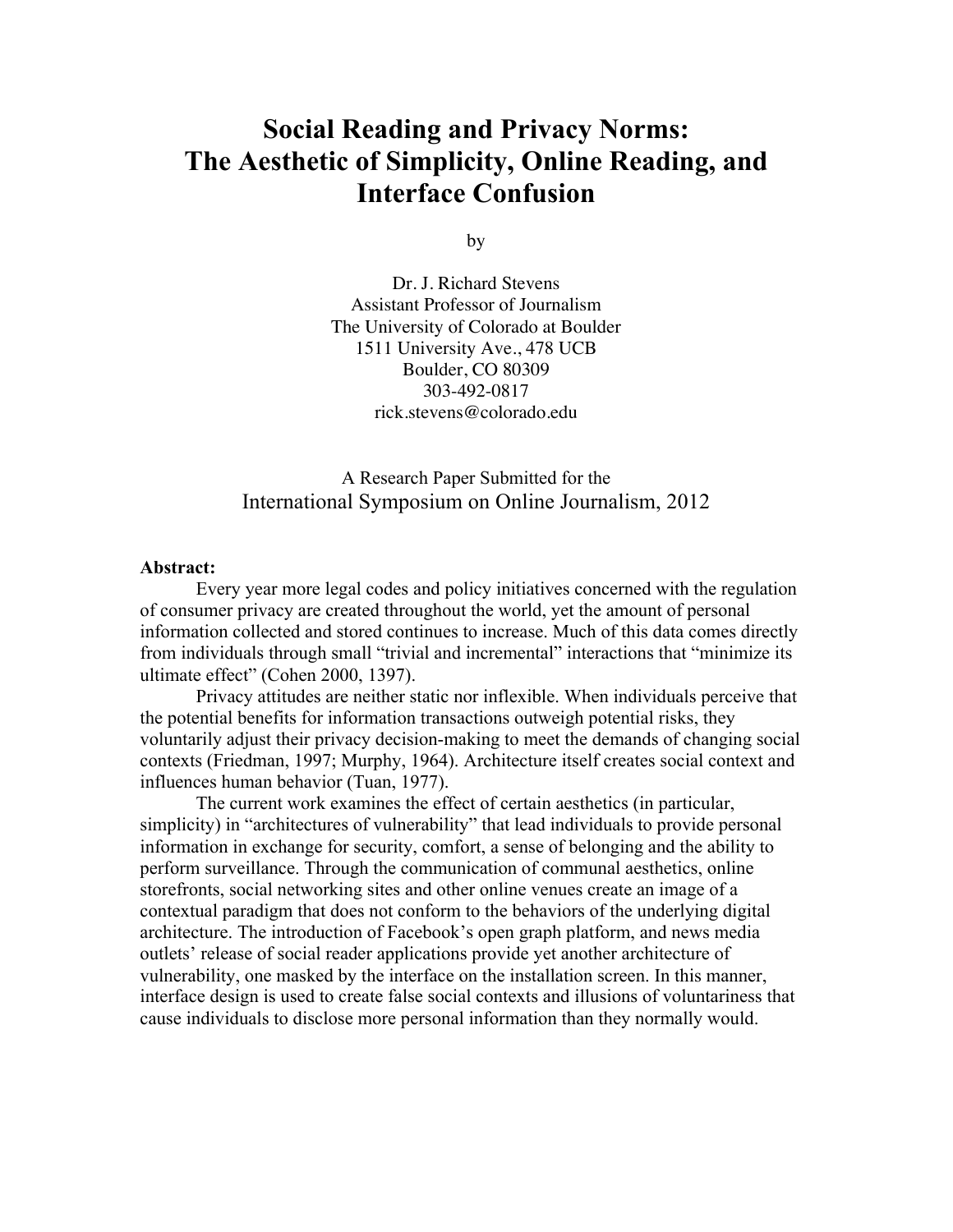# **Social Reading and Privacy Norms: The Aesthetic of Simplicity, Online Reading, and Interface Confusion**

The print journalism industry continues to contract, with some print newspapers discontinuing publication, some adopting new publication strategies, and some moving to online-only publication (Grabowicz 2012). At the same time, online social networking has increased in volume and popularity in recent years, as millions of people continue to turn to technology to mediate relational information. These two trends appear to be converging, as some news enterprises are contracting with social networking platforms to put news content into social networking space.

As a consequence of these activities, the large amounts of personal information stored by social networking platforms are being leveraged across multiple sites and services, often in ways users do not understand. Although the aggregation and consolidation of personal data presents a variety of risks to users, the privacy protection tools embedded in social networking platforms (such as Facebook) are often by default set to weak protection settings to facilitate easy connections (Gross and Acquisti 2005).

But even when comprehensive privacy enhancing technologies (PETs) and filters are available, users often do not implement available tools. Part of this reticence appears to come from inherent trust in the online community (boyd 2004; Gross and Acquisti 2006). But little research exists that examines the role interface plays in establishing privacy expectations. This paper examines the aesthetic of simplicity in social reader interfaces (specifically, the open graph application offered by Facebook), the affordances communicated by it, and its potential effect on the negotiation of user privacy choices.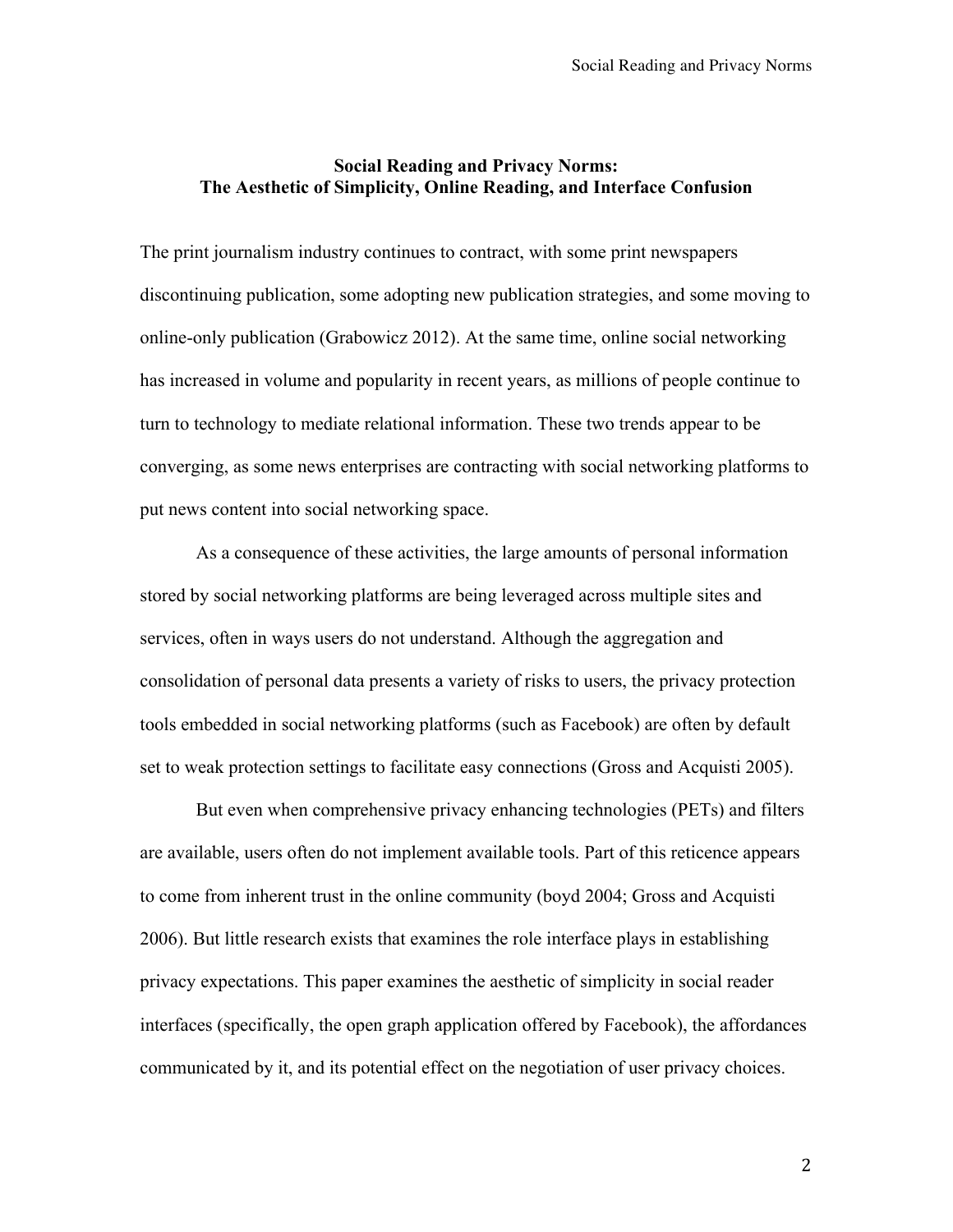## Privacy's Context

Privacy attitudes are neither static nor inflexible. When people see that the potential benefits for an information transaction outweigh the potential risks, they often voluntarily adjust their privacy comfort levels (Friedman, 1997; Murphy, 1964). Stutzman (2006) surveyed 200 university students and found that while students tend to view protecting their identity information online as important and cite concerns about the consequences of sharing information, they do not feel their online identity is wellprotected nor do they plan to curb their future disclosure activities. In order to grasp how privacy norms are manipulated in online environments, it will be necessary to examine what role contextual clues play in the information disclosure decisions of Internet users.

McMillan and Morrison (2006) used qualitative analysis to show college students' increasing reliance on Internet technology in each of four primary domains (self, family, real communities and virtual communities). But the relationships maintained in each of these domains can be fundamentally different, and the information disclosure decisions were found to be inconsistent between domains. The context of one's interactions appears to be rather important to how one manages personal information.

Rosen (2000) described privacy in terms of context, as decisions concerning information disclosure depend heavily on the circumstances, audience and perceived implications of the potential disclosure. Palen and Dourish (2003) argue that privacy in online contexts is a negotiated process conditioned by the expectations and experiences of the disclosing users.

Dey, Abowd and Salber (2001) defined context as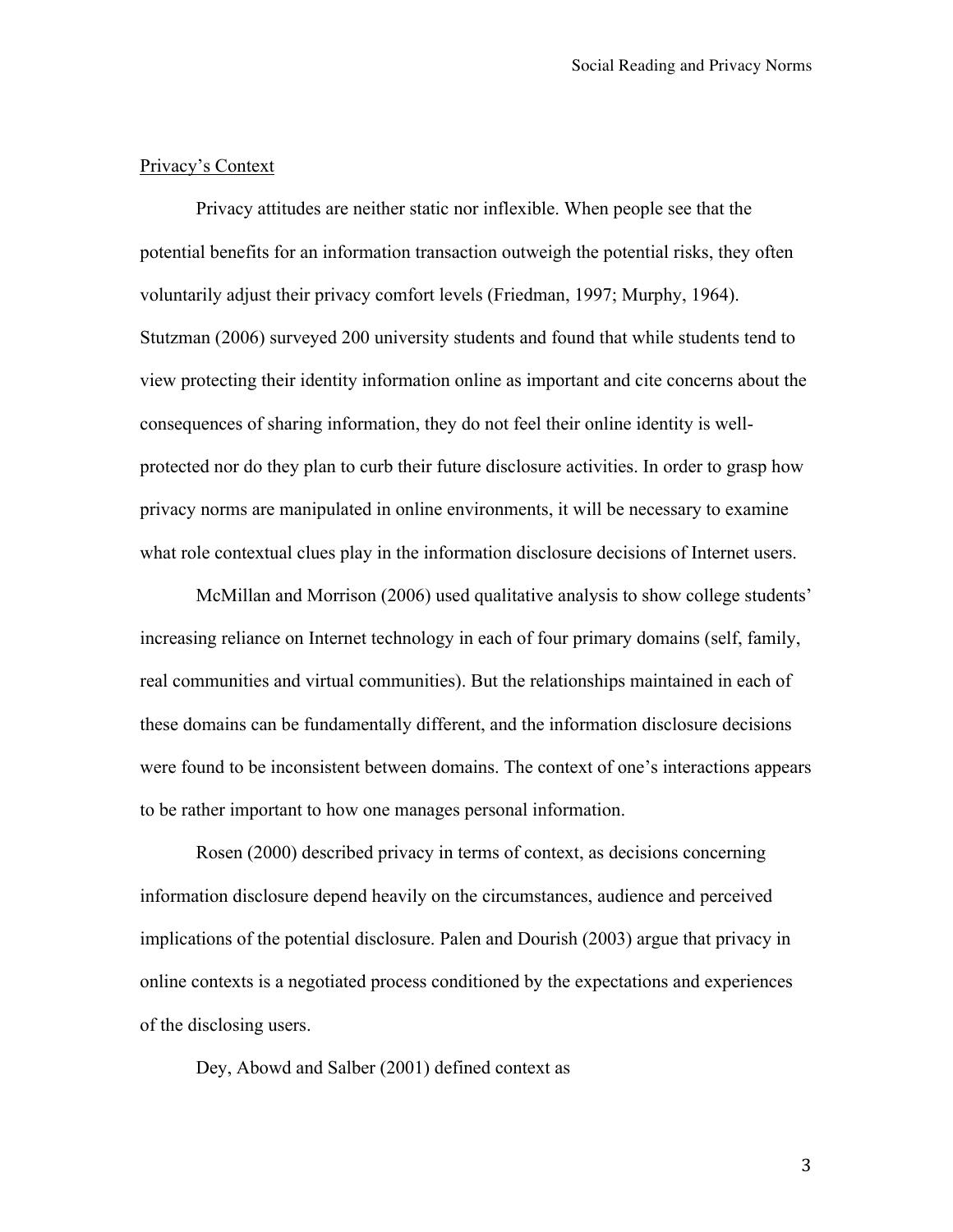… any information that can be used to characterize the situation of entities (i.e., whether a person, place, or object) that are considered relevant to the interaction between a user and an application, including the user and the application themselves. Context is typically the location, identity, and state of the people, groups, and computational and physical objects" (106).

Grudin (2001) presented an example of how changes in the context of information dissemination through aggregation of a search engine for a newsgroup called *Deja News* altered the experience for newsgroup readers. By allowing archives of previous contributions and conversations to become searchable, the access to past interactions created new contexts of understanding, often contributing contextual facts that were undesired. As one respondent explained, "we were discovering things about our colleagues that we didn't want to know" (281).

Privacy decisions are largely informed by expectations, expectations that rely on context. From the genesis of the legal construct of privacy in American culture, privacy advocates have tried to control the circumstances under which certain facts about themselves could be disclosed. Technology has always played a key role in social deliberations over the boundaries of privacy. The next section will briefly review the origins and developments of American privacy in order to frame issues related to the current topic.

## Considering the Technological Roots of American Privacy

Prior to 1890, no formal privacy code existed in the American legal system. But the political stagnation that had followed the Civil War (Cherny 1997) began to yield to a new age of commerce, technological innovation and industrialization. Into this environment, one major technological innovation (flash photography) led directly to the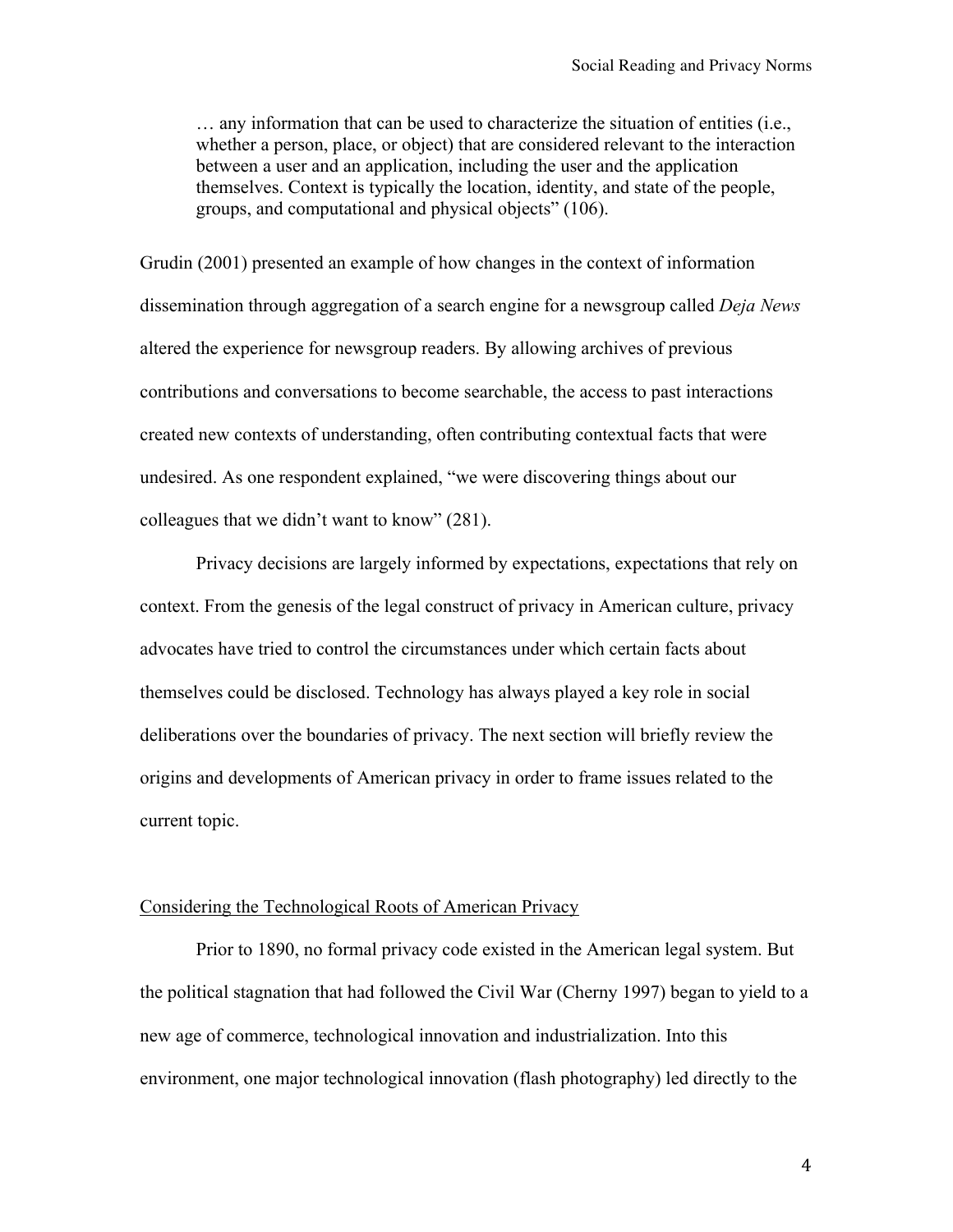establishment of a privacy protection for upper class members. The introduction of flash powder to the photography process cut the exposure time, and photographs could be taken in less than a single second. As a result, "snap shots" let a photographer take photographs without the permission (or even the knowledge) of the subject.

Following an event of scandalous reportage, two young lawyers from Boston decided to challenge the photographers' newly acquired abilities with the law. The first law governing American privacy appeared in an 1890 *Harvard Law Review* article written by Samuel D. Warren and Louis D. Brandeis titled, "The Right to Privacy." Warren and Brandeis did not attempt to establish a right of privacy from either a constitutional justification or an argument of privacy's intrinsic value to all societies. Rather, the argument presented posited that as American society had evolved, a "certain level of sophistication" in society has made it increasingly difficult for a person to retreat from external scrutiny:

Recent inventions and business methods call attention to the next step which must be taken for the protection of the person, and for securing to the individual, what Judge Cooley calls the right 'to be left alone.' Instantaneous photographs and newspaper enterprise have invaded the sacred precincts of private and domestic life; and numerous mechanical devices threaten to make good the prediction that "what is whispered in the closet shall be proclaimed from the housetops (Warren and Brandeis 1890, 195).

This argument frame led to their definition of the right to privacy simply as the "right to be left alone," a reference to Judge Thomas Cooley's statement concerning "personal immunity" (1888, 29) two years earlier. While elegant, this phrase was of little help in the legal arena, as determining to what extent someone should be left alone has varied almost as often as the circumstances under which the right is challenged by a competing right of access.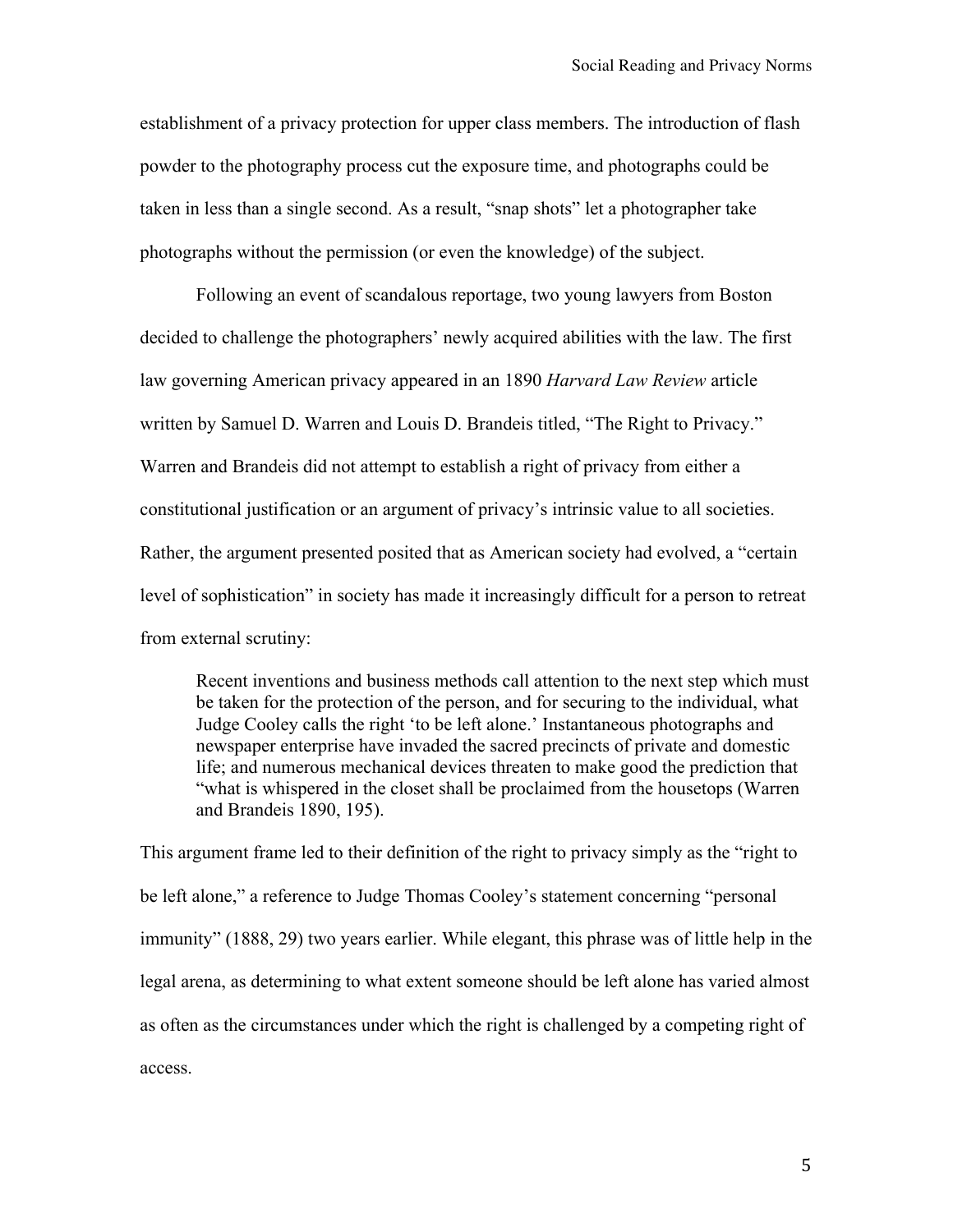The authors argued that a right of privacy is due a person out of respect for his or her standing, and claimed that the unauthorized disclosure of private facts (the only form of violation mentioned in their article) can corrupt a society by encouraging the nation to divert its attention away from important political and economic issues. The article also claimed that each person possesses an "inviolable personality," an abstract collection of images, texts and facts that when assembled, form a person's identity. This view allowed the authors to argue that this "inviolable personality" should be controlled by the possessor, because the "common law secures to each individual the right of determining, ordinarily, to what extent his thoughts, sentiments, and emotions shall be communicated to others"(198). In effect, the argument applies the precedent of copyright law to make a person the owner of his or her image, with the implied control and disposal rights granted private property. Eventually, this link between privacy and copyright law also implied that a citizen had the right to sell his or her image as a commodity. "Inviolable personality" is an abstract self: made up of images, texts and facts, the collection of which can be sold as a commodity. Thus, the abstract self soon became a commodity in its own right.

Though privacy law has evolved and been adapted to safeguard other areas of personal control, inherent in most access-based privacy arguments is the foundational argument that people have a right to preserve their reputation and that the public disclosure of private facts is the root concern of privacy law. Controversies over privacy norms and expectations almost always occur when new technologies change the context or access to previously accepted information collections. For many privacy scholars, this connection ties privacy disputes to concerns about information management. For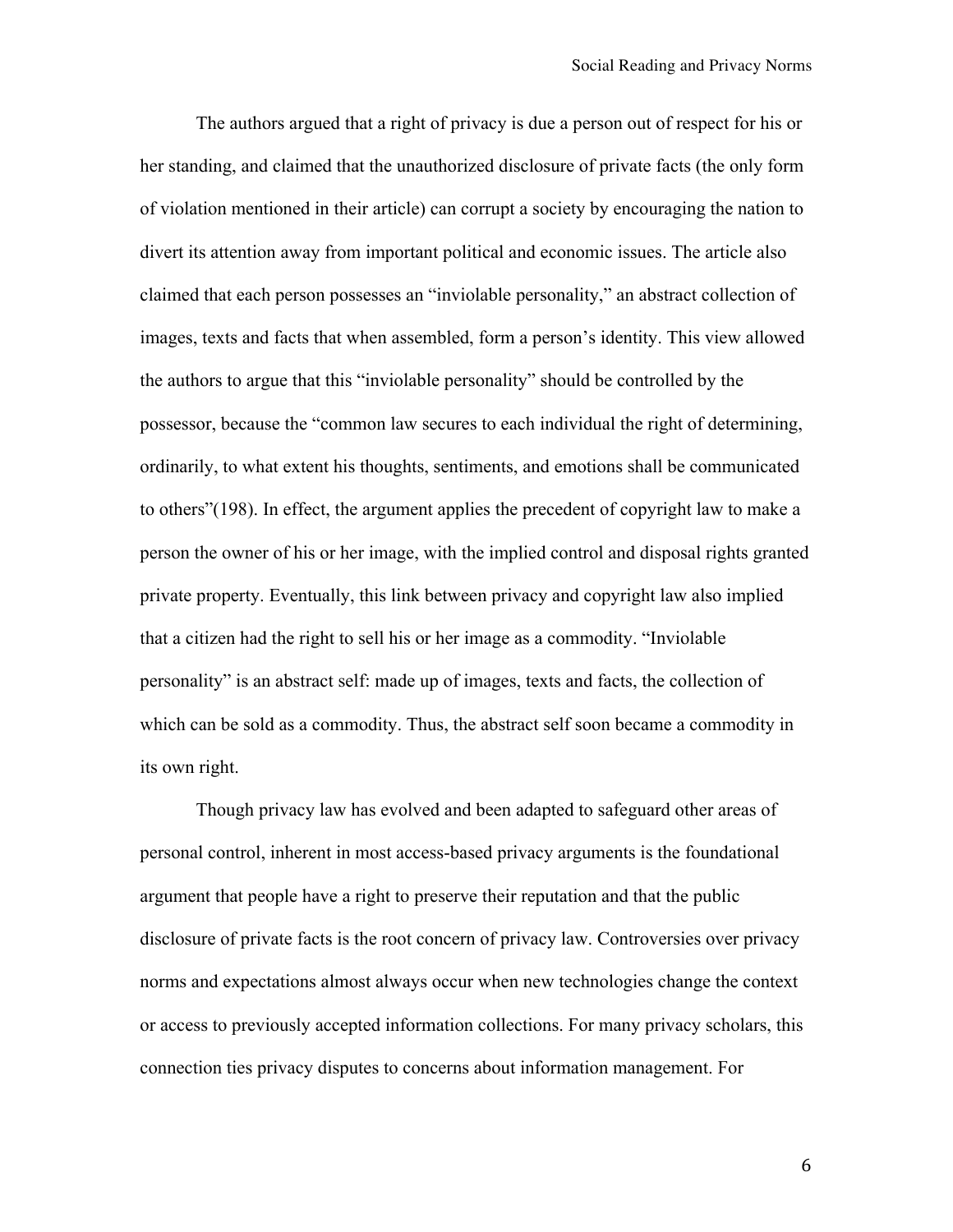example, Gandy (1993) persuasively argued that access to one's data allows individuals to be categorized by others in ways with which few would be comfortable. Because these categories predict market behavior, consumer information has become a commodity in the information economy.

In the networked age, information is routinely collected through a variety of information sources for modification and analysis (Castells 1996, 32). Modern Americans leave data trails with almost every interaction in which we engage: privacy may not be possible in a world in which credit cards, cell phones, biometric cameras and even toll roads are all used to track the movements of individuals (Bennet, Raab and Regan 2003).

It is increasingly difficult for users to know what information is being collected, what it is being connected to, and who has access to it. When one considers the number of privacy disclosure agreements users sign in a given year (just a few common examples: medical disclosure forms, mortgage agreements, software agreements, credit card agreements, online bank access agreements, loans, cable and television service, etc.), it quickly becomes apparent that little about a person's behavior is not known by someone.

Americans are not wholly ignorant of these issues, but seem ill equipped or unwilling to act in meaningful ways to protect their data. For example, a study conducted by Jupiter Research (2002) revealed that while 70 percent of U.S. consumers worry that their privacy is at risk, they report doing little to protect their data. Of particular interest, the study found that only 40 percent of those polled even read privacy statements before handing over personal information to websites (and only 30 percent of online consumers find website privacy statements easy to understand).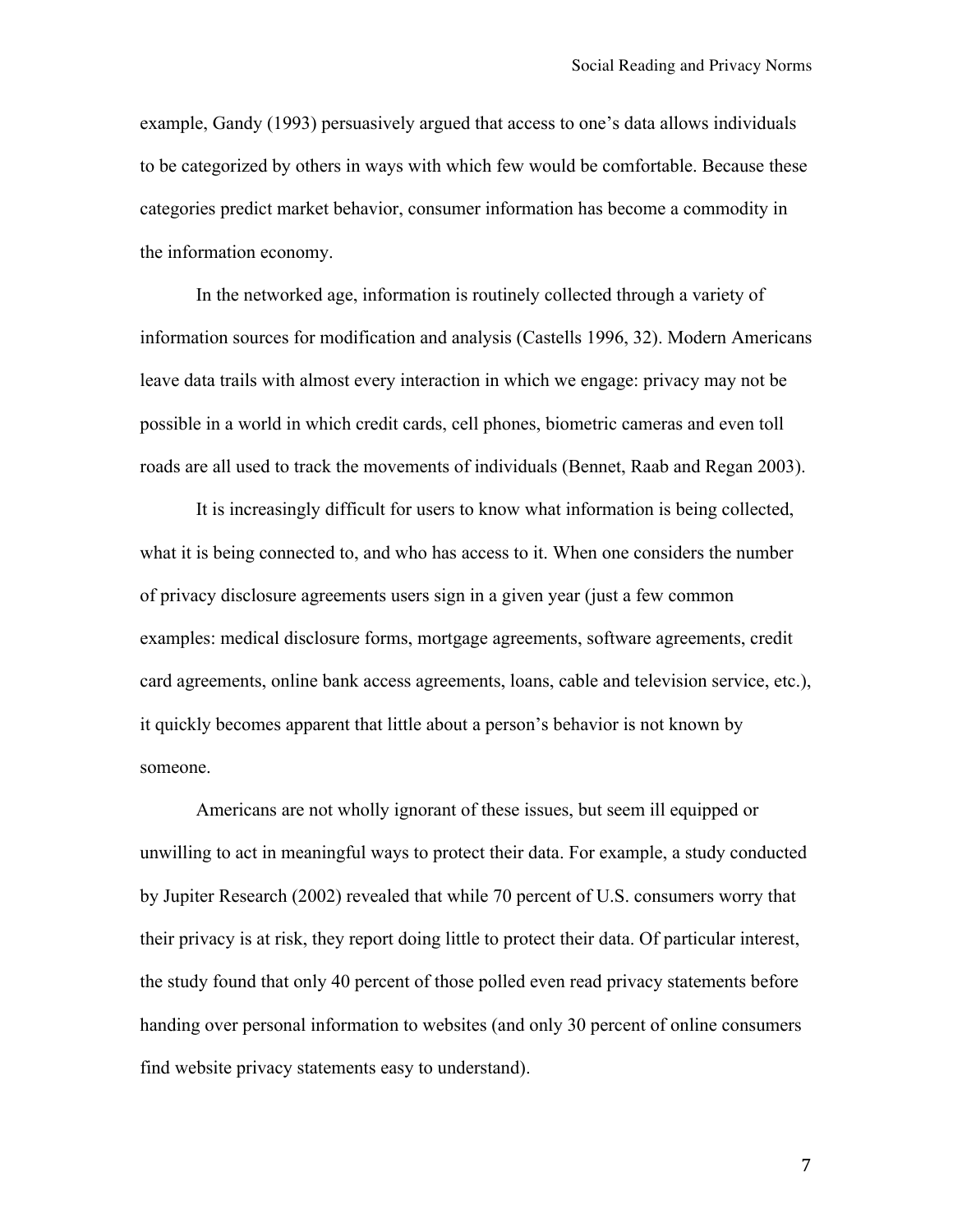Leathern (2002) argued that consumers should learn how to manage their data in ways that allow them to capitalize on its exchange and get value from its use. "Data" is defined as the plural form of "datum," which means "something given." Data is a commodity in the information economy, and yet it appears many users give away their data for little economic return.

#### Interface as Social Control

Interface design can serve as a form of social control. Wood (1974) defines social control as the "the use of power with the intention of influencing the behavior of others" (53). Berndt (1962) argued social control covers "all the processes and procedures which regulate behavior, in that they exert pressure on persons and groups to conform to the norms" (11). When describing media exposure, Mathiesen (1997) described social control as exerted by "disciplining our consciousness" (216).

In physical space, architecture creates psychological and social effects (Tuan 1977) including altering individual conduct (Katyal 2002). In the classical example of contextually driven attitudes, a sense of crowdedness can depend on intentionality and environment, such as whether one is at a rock concert or ballroom dancing (Tuan 1977, 61). Architecture alters intentions by connecting schema with opportunities for action, though not always consciously. Benjamin (1935) explained that architecture is experienced habitually and in a state of distraction, but nonetheless perceived.

Digital architecture affects online behavior in similar ways. Mok (1996, 46) explained that "[i]nformation design makes information understandable by giving it a context. Information design builds new relationships between thoughts and places" (46).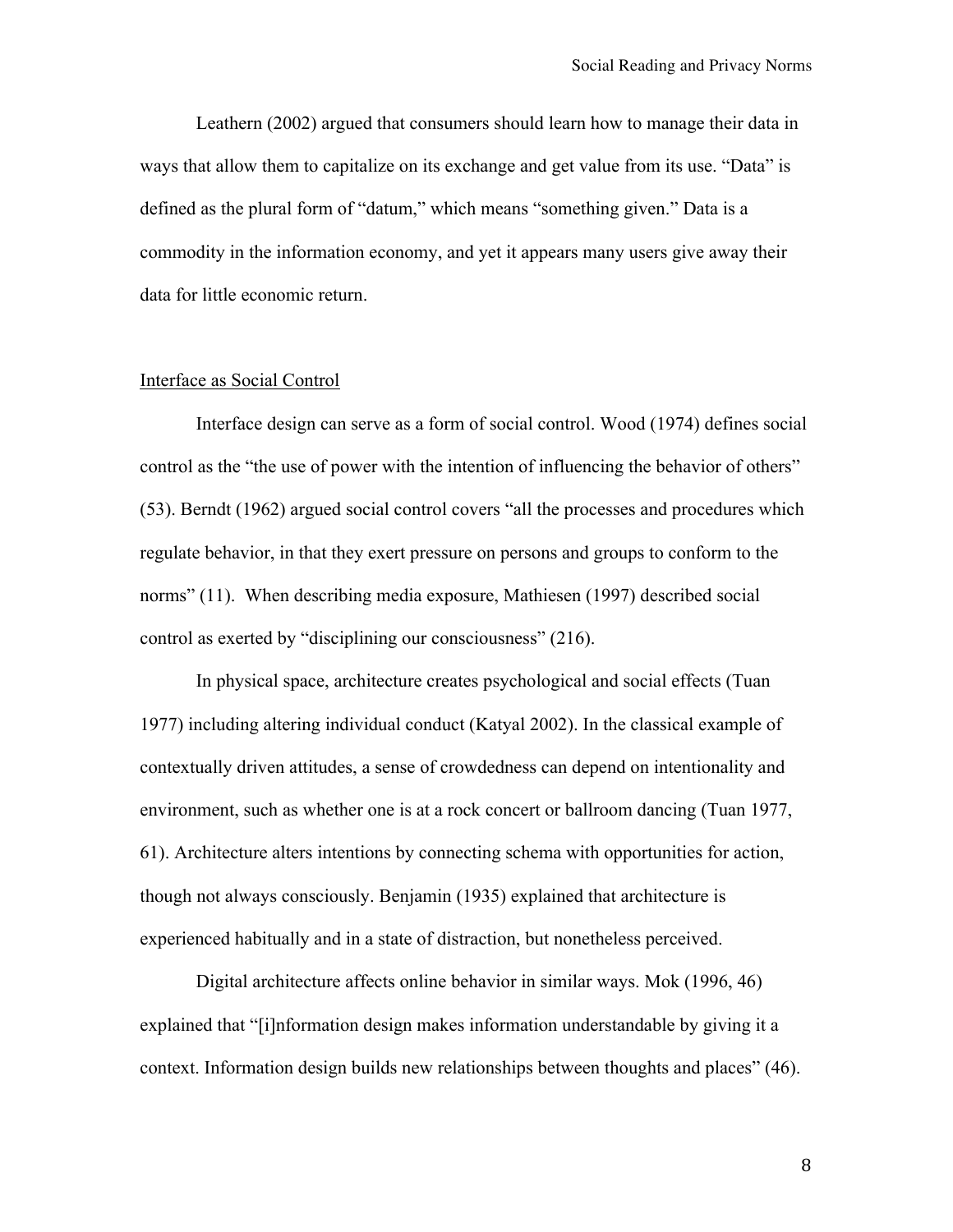In order to use online networks, almost every user must participate in the consensual hallucination: users believe they "visit" sites when in fact they are having online content delivered to their computer. The contextual frame of online media usage is not the setting of one's computer, but rather the setting on the screen. Humans interface with the people and institutions of the world through the mental schema they develop. We constantly filter stimuli (tuning out noise, for example) by directing attention towards specific elements. Too much sensory input can cause stress and inhibit functionality (Brown and Wiser 1997), a core assumption of usability analysis. To some degree, al individuals interpret the world through mental representation. Gibson (1979) described this phenomenon as the reading of affordances, the practice of interpreting the world as an offering of possible actions, communicated through structural design. According to Gibson, one's perception is influenced by environment, embodiment and perceived possible action.

Taking these perspectives into consideration, it becomes apparent that changes in context may not explicitly control actions so much as shape schema by directing attention towards particular features or visual cues. Contextual cues often cause cognition to be directed in a particular way, which can either encourage or discourage certain patterns of behavior. Users are not often aware of the differences between interface design and backend architecture. As Raskin (2000, 5) explained, "As far as the customer is concerned, the interface is the product."

In his treatise on the aggregation of personal data through online interactions, Solove (2004, 99) explained that current practices create "architectures of vulnerability," insecure structures that create opportunities for significant harm. Such architectures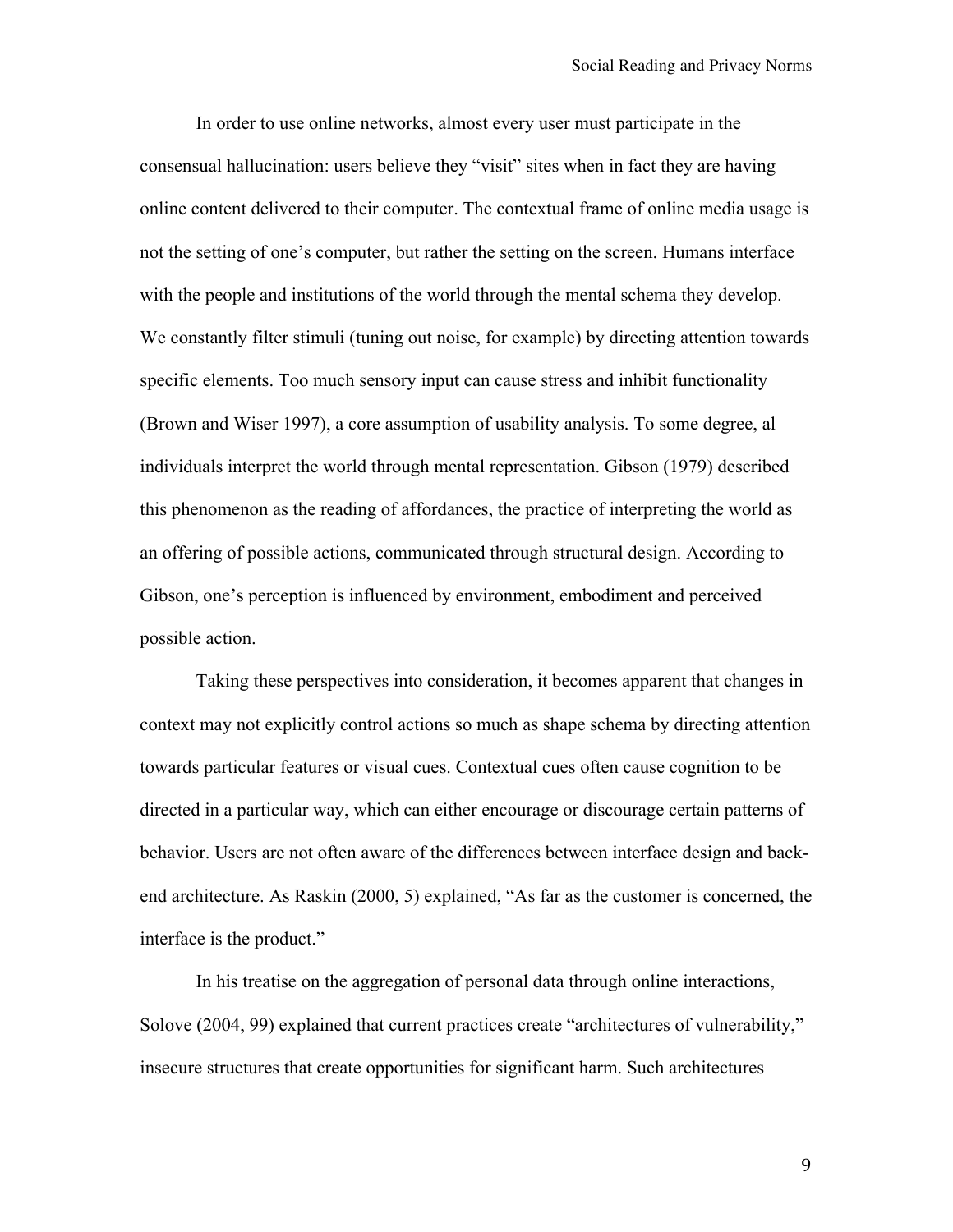encourage individuals to expose themselves to those who have greater access to online structures and thus more power. Currently, most of the collection of personal data occurs out of the user's view. Most users do not appear to know when their information is gathered, where it is stored or how it is used. Furthermore, most companies that gather information are often not accountable to consumers.

But Solove's architectures of vulnerabilities are filled with personal data by willing participants, who do not seem to understand the significance their actions take when interacting with digital object. This confusion may or may not be intentional, but is certainly created by the differences between what the interface communicates and what tasks the back-end architecture actually performs.

#### Interface Design, Aesthetics and Usability

Interface is defined by Steven Johnson (1997) as "software that shapes the interaction between user and computer." The interface serves as a translator and interpreter, mediating between the two parties "making one sensible to the other" (14). Manuel Castells (1996) describes the back-end of systems architecture as "unseen logic of the meta-network, where value is produced, cultural codes are created and power is decided" (508).

Human-computer interaction (HCI) is the area of study concerned with computer users' mental processes and behaviors as they interact with computers. Researchers in the area of HCI have historically focused on the utility of interactions in terms of usage effectiveness or efficiency. Recognizing the limitations of these approaches, some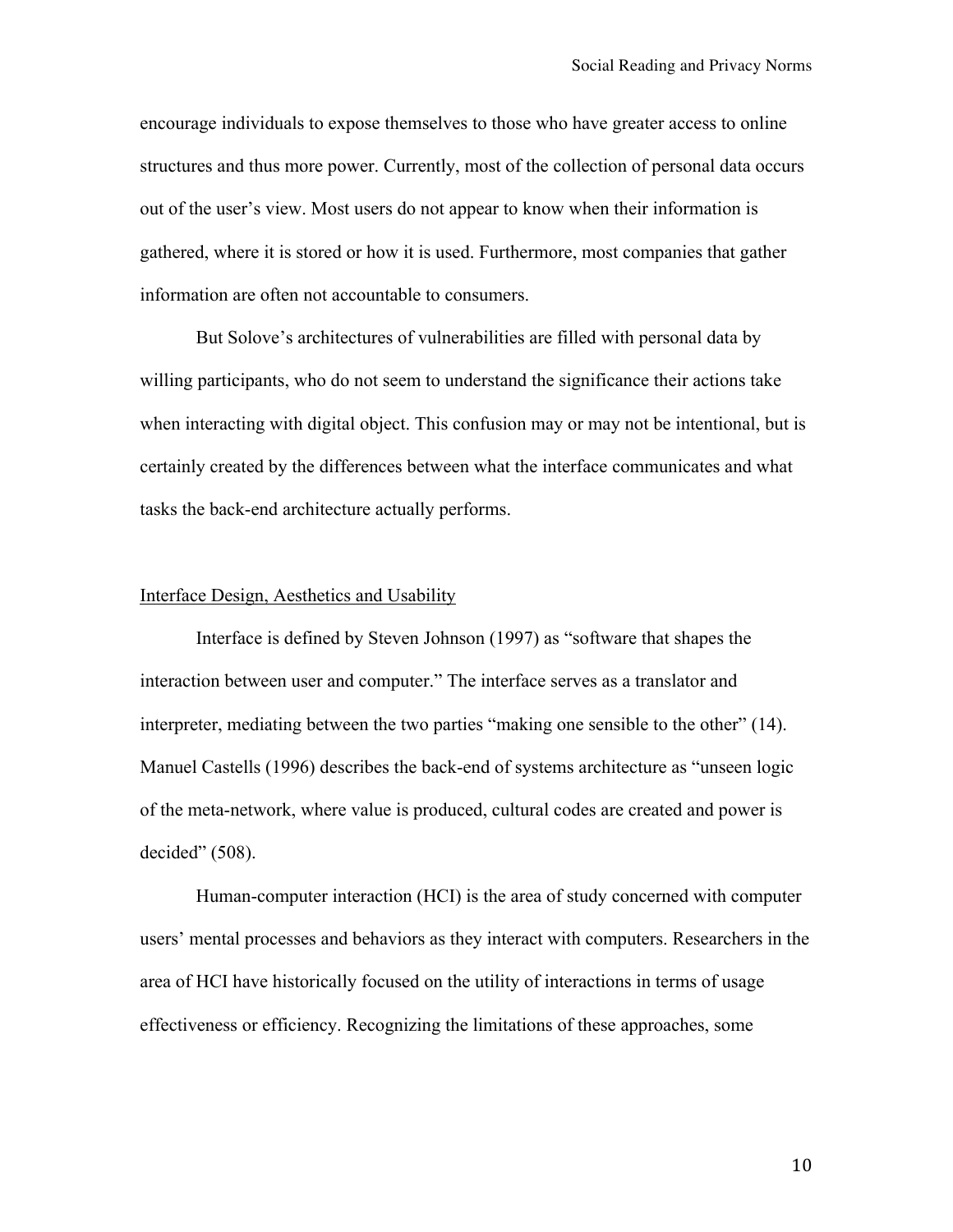scholars have begun to explore more holistic experiential measures (Hassenzahl and Tractinsky 2006).

Much of the traditional HCI research on website and computer interfaces analyzes usability. The International Organization for Standardization (2010) defines usability as "[t]he extent to which a product can be used by specified users to achieve specified goals with effectiveness, efficiency, and satisfaction in a specified context of use." Usability guru Jakob Nielsen (1999) defined usability as consisting of five attributes: learnability, efficiency, memorability, errors and satisfaction, and presents simplicity as a key factor behind a usable design. In this context, simplicity is defined as the lack of obstruction, or lack of complexity.

However, usability measures imply intentional uses and attitudes towards use, rendering the technology exclusively as functional object. Instead of seeing technological objects as instruments for specific goal-oriented use, researchers should struggle to give them "meaningful presence" (Hallnäs and Redström 2002, 198). Usability presumes that the goals of the user and the information object align, that the object's use merely serves to facilitate the goals of the user. But what if the goals embedded in the design of the object diverge with those of the user? Researchers do not often appear to consider that some interfaces might intentionally designed to be, in certain respects, unusable.

As one scholar explained,

What is needed [in technology design] is not the modern praise of new technology, but a critical and creative aesthetic-technical production orientation that unites modern information and communication technology with design, art, culture and society, and at the same time places the development of the new mediating technologies in their real every day context of changes in lifestyle, work and leisure" (Ehn 1998, 154).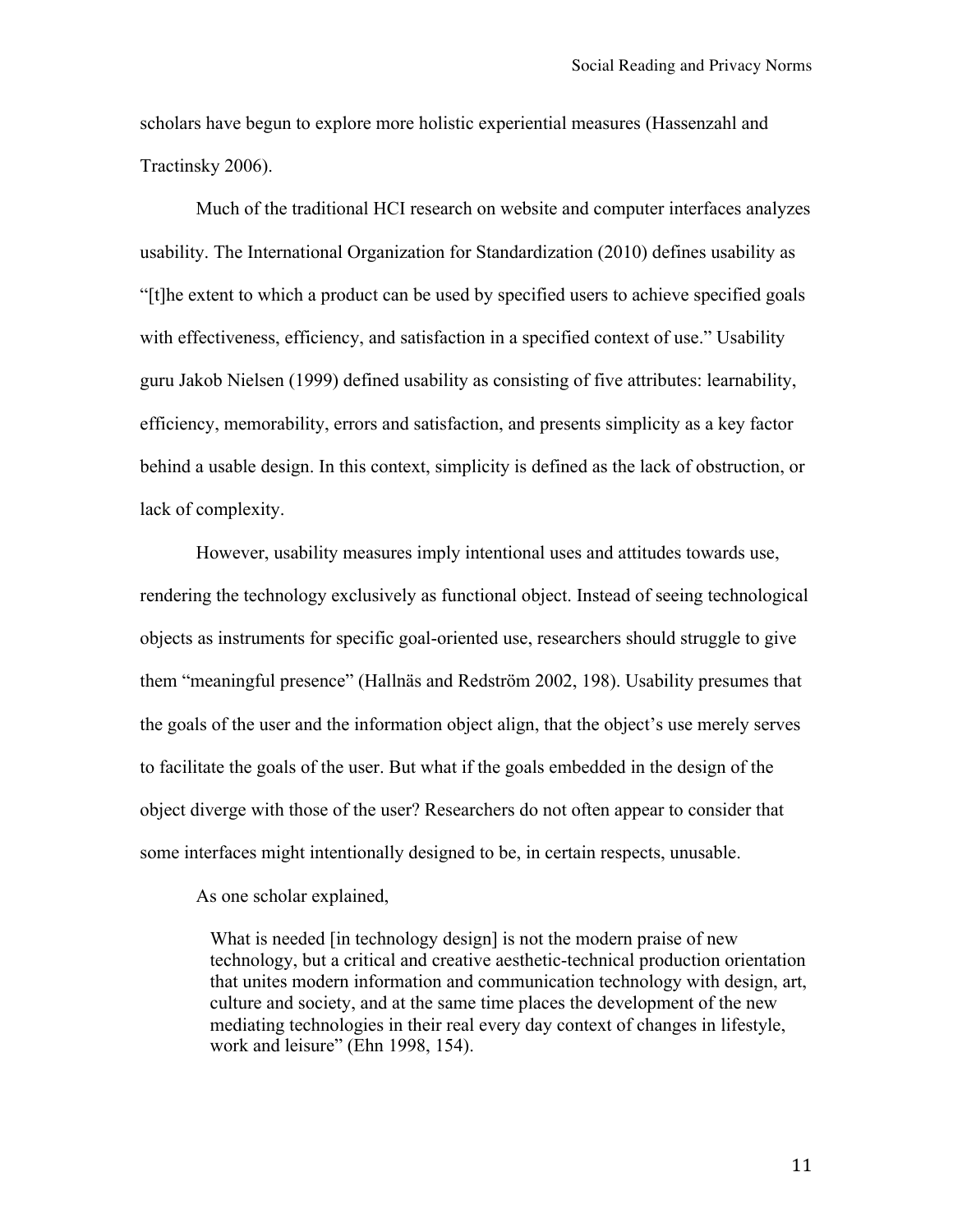Social networking (and thus activities that occur within its platform, like social reading) would appear to be an area in which goals between users and digital objects are at odds. Because digital objects treat all relationships as equal relationships, actions performed outside of a user's view might be deemed inappropriate for one type of relationship even if it were appropriate in another. This tension, allowing technology to manage relationships, represents a core paradox at the heart of the function social networking in regards to privacy negotiation. Though social networking generally represents the unprecedented potential for diverse global contacts, most people continue strive to maintain local, strong ties connecting to members of the user's work and physical environment (Putnam 2000). But the social networking connection to those strong ties is mediated by the social networking platform, a mediation that shapes social practices (Bakardjieva 2005). These mediated connections are influenced by design affordances, the "functional and relational aspects which frame, while not determining, the possibilities for agentic action in relation to an object" (Hutchby 2001, 44).

For example, in an early study on the online behavior of teenagers, Livingstone (2008) found that social networking sites' affordances created a false sense of intimacy between users that challenged the distinctions between public and private spaces for media production and display. In that work, Livingstone related the seeming confusion concerning intimacy in a public space to a lack of teens' online literacy exacerbated by the affordances of the social networking platform.

For nondeterministic types of interactions, HCI scholars have recently begun to employ measurements of aesthetics in an attempt to move away from the functionalism of traditional HCI and towards a more integrative and critical perspective on how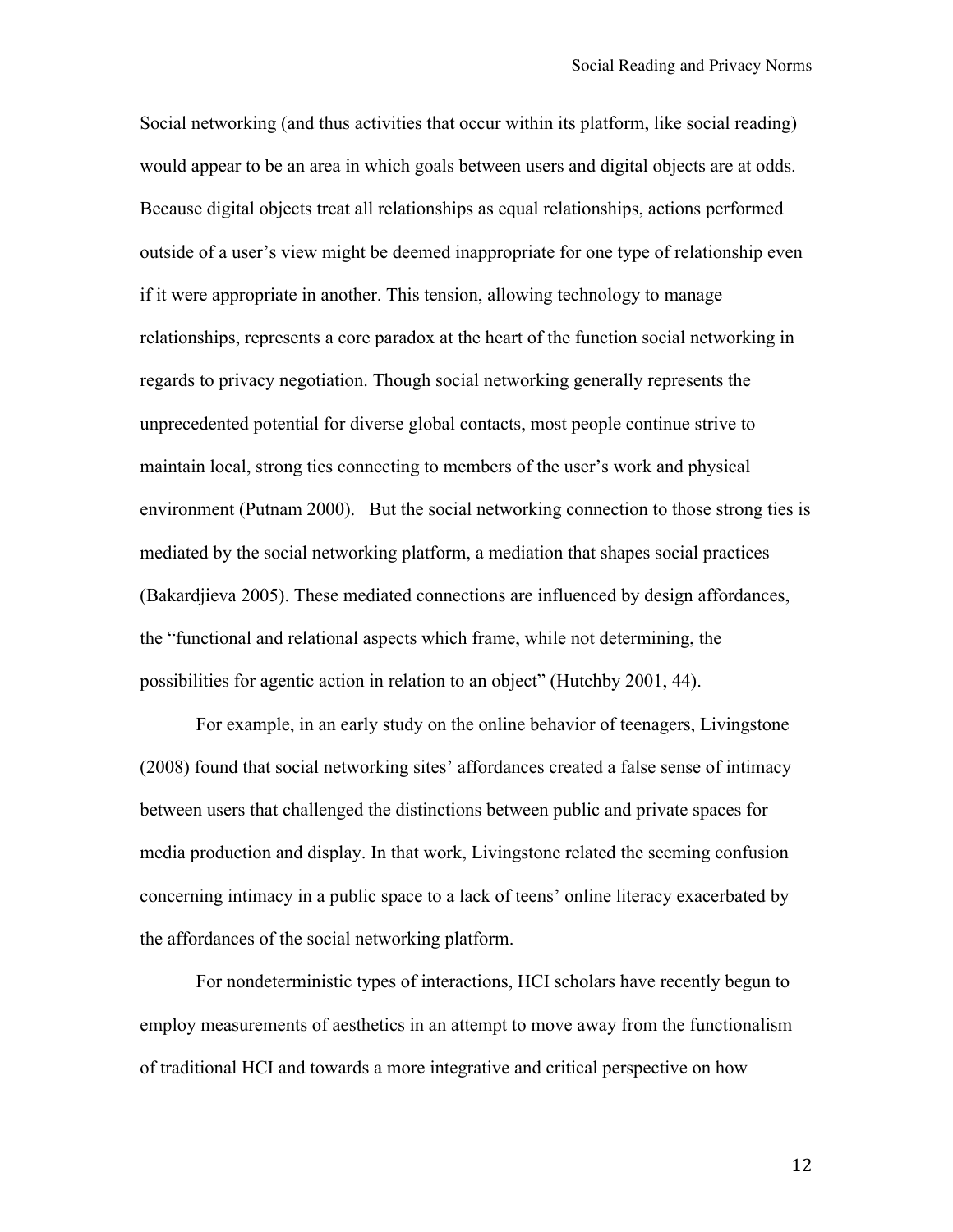technology affects users and user behavior. Classic aesthetics literature has long attempted to identify and evaluate the attributes of beautiful objects. Relevant attributes include contrast and clarity (Gombrich 1995, Solso 2003), taken from classic considerations of the competing attributes of simplicity and complexity (Birkhoff 1933; Eysenck 1941).

Noam Tractinsky (1997) demonstrated a correlation between users' perception of the aesthetic appreciation of automatic teller machines (ATM) and usability. Building upon this work, Tractinsky et al. (2000) demonstrated a consistent relationship between perceptions of visual aesthetics and perceived usability, inspiring a series of studies examining the relationship between visual aesthetics and perceptions of usability (Ben-Bassat et al. 2006; Hartmann et al. 2007; Hassenzahl 2004; Sutcliffe and de Angeli 2005; Thüring and Mahlke 2007). General findings suggest that positive visual aesthetics in design interfaces can improve user performance (Moshagen et al. 2009; Sonderegger and Sauer 2010).

A variety of other perception changes have been shown to result from visual aesthetics, most relevant to the current work, credibility (Fogg et al. 2003) and trustworthiness (Cyr et al. 2008; Karvonen 2000; Kim and Moon 1998). Karvonen (2000) found that the aesthetical appeal of simplicity increases perceptions of trust. For experienced users, webpage design "acts as a sign of technical refinement that lies underneath the visual layout, on the level of the infrastructure of the system behind the user interface" (3).

Legacy news media organizations have, until recently, shied away from social networking protocols (or at least, the kinds of social networking protocols that involve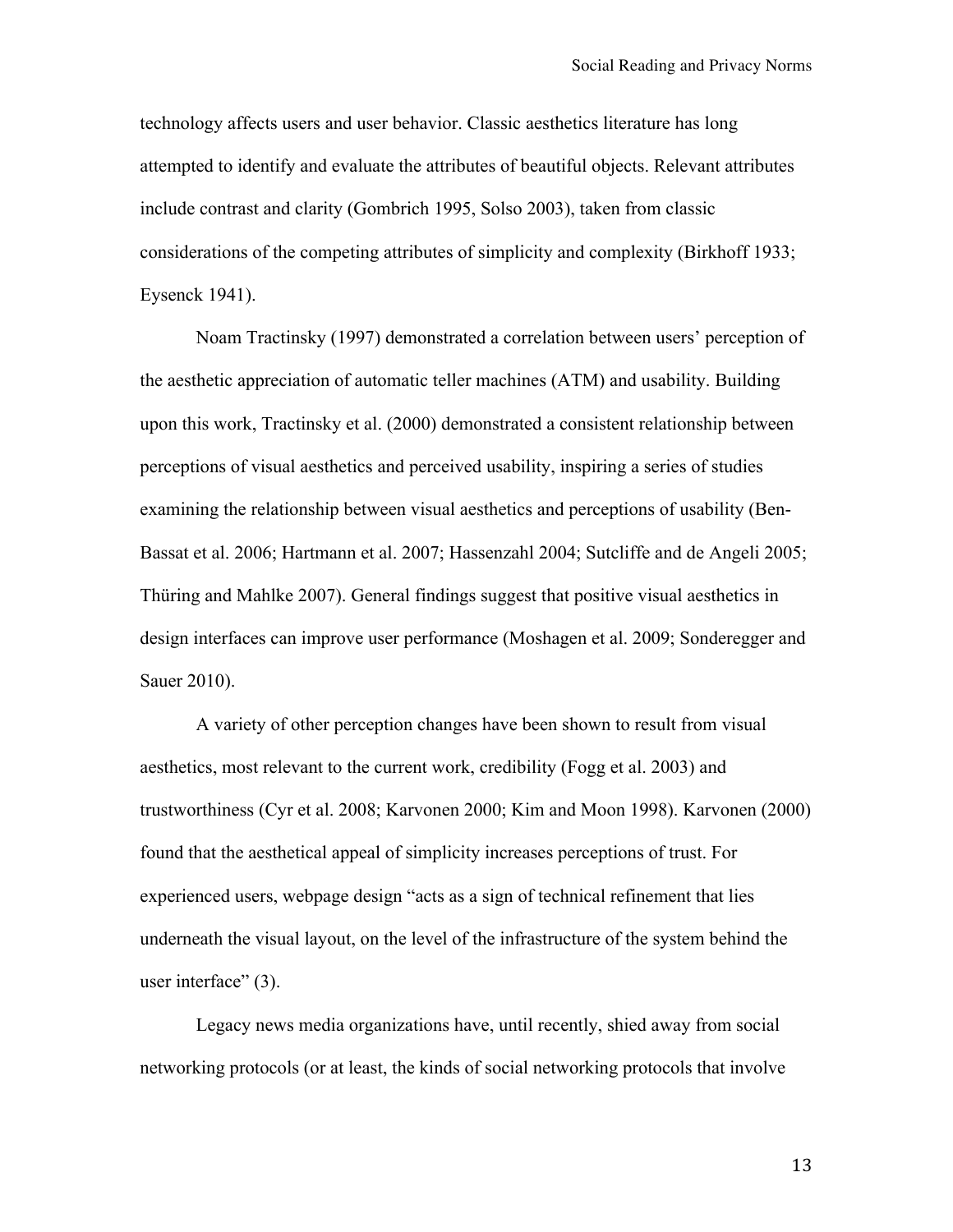automated interactions among users). However, the recent adoption of news media social reader applications draws journalists and media companies more fully into social networking protocols, complete with the tensions created by differences in what is communicated through interface when compared to the computing functions occuring outside the view of the user.

#### Considering Open Graph and Social Readers

Open graph, or "frictionless sharing," is a platform introduced at Facebook's f8 event on September 22, 2011. Open graph is a protocol that allows media producers to embed content into social networking structures for the purpose of integrating it into social media platforms. Combined with the Facebook Connect API, the seams between Facebook and media site content began to blur, and the personal information contained in Facebook's account profiles and the media usage statistics began to be freely exchanged between sites.

The connections result in media content increasingly accessible from within Facebook, and Facebook account services available on external sites. Some media companies, hoping to capitalize on the push features of Facebook sharing, entered into agreements with Facebook in 2011 to leverage the Social Reader app to integrate the functions and user experiences between Facebook and their news content sites.

Due to the viral nature of open graph's function, the first few months following the Social Reader's introduction, the participating media companies saw an increase in traffic. By November 28, nine weeks after open graph was publicly announced, 10 million users had signed up for the Yahoo Social Reader, four million users had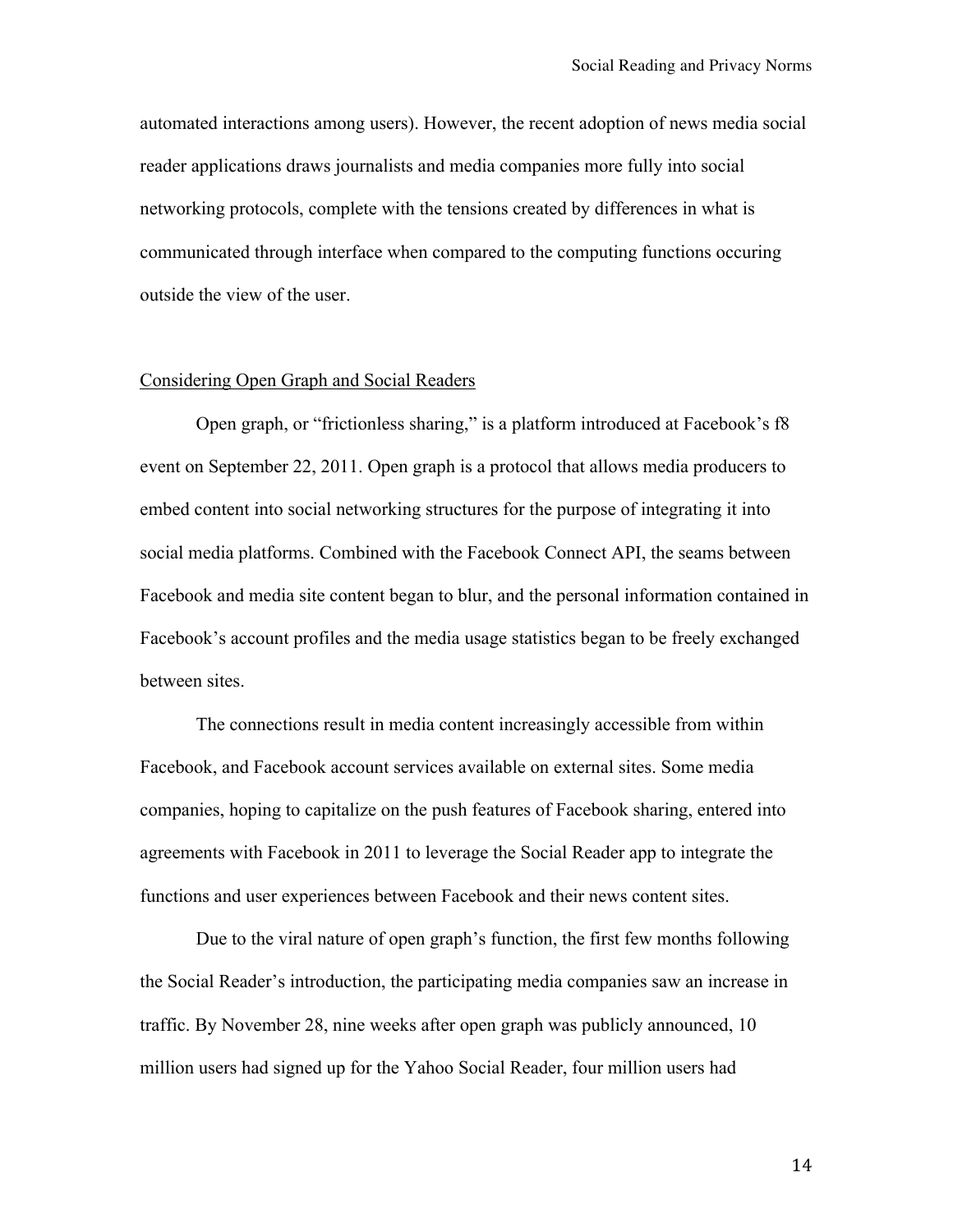subscribed to the *Guardian*'s social reader and 3.5 million users had registered with the Washington Post Social Reader (Sonderman 2011). Currently, only 9 percent of American adults report getting their news from Facebook (Mitchell, Rosenstiel and Christian 2012), but that number is expected to grow in the coming years.

Not all print journalism outlets poised to take advantage of open graph chose to do so. Former *Times* developer Michael Donohoe (2011) explained privacy concerns were at the heart of the *New York Times'* decision not to release a social reader version of its content.

Controversies concerning the disclosure of personal information are hardly new for Facebook. A series of controversies involving the use of member data have demonstrated to users the potential for abuse when disclosing personal data online. These controversies, while stressful for many involved, actually shed light on the abilities of many firms dealing in personal information who choose not to disclose their privacy practices.

In September 2006, *Facebook* members suddenly found their social network filtered through an aggregating tool that reported the latest actions of members to a member's personal network. Within hours, tens of thousands of users voiced their anger over the changes (Calore 2006), claiming that the aggregation of information was invasive. *Facebook* responded by posting a blog entry by founder Mark Zuckerberg, explaining that none of the information portrayed in the feeds was unavailable before the aggregation. "Nothing you do is being broadcast; rather, it is being shared with people who care about what you do  $-$  your friends" (Zuckerberg 2006).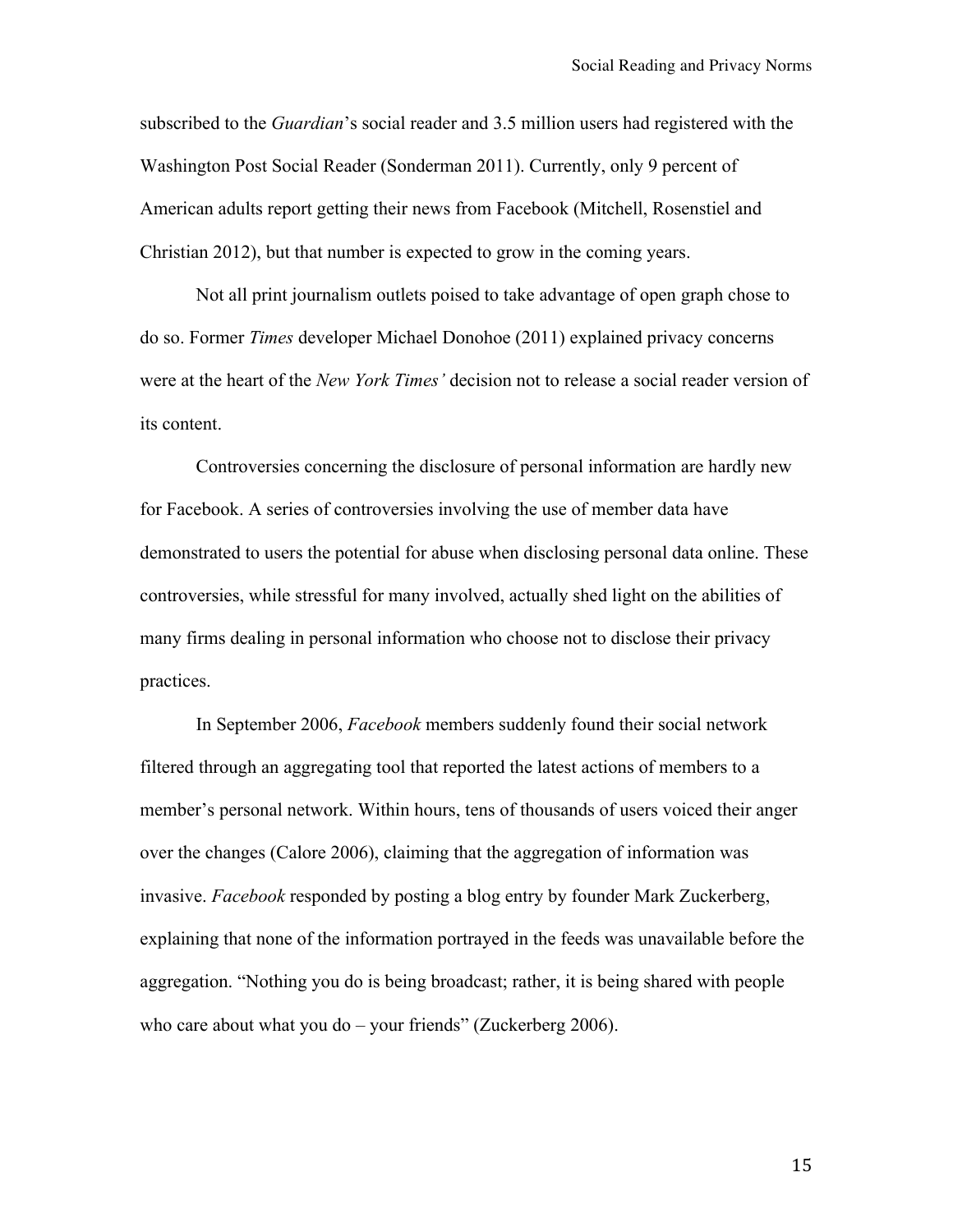A survey of 180 undergraduate students conducted by the author soon after the controversy erupted reported that while more than 90% of respondents considered online data management to be important and more than 2/3 did not agree that *Facebook* protected their personal data, only one student reported actually leaving *Facebook* because of privacy concerns, and even that one reported logging in via a friend's account to keep up with the content of her friends' pages (Stevens 2007).

Another controversy occurred in November 2007, when *Facebook* launched Beacon, an aggregating advertisement utility that published users' activities on partner websites like *eBay*, *Fandango*, *Travelocity*, *Overstock* and *Blockbuster* (Story 2007)*.* To protest, more than 50,000 *Facebook* users signed an online protest organized by *MoveOn.org* (Story and Stone 2007).

In February of 2008 another controversy erupted when many users discovered that should they ever decide to delete their *Facebook* account, their information would continue to be a permanent part of the network (Aspan 2008). An analysis of the site's policy agreement suggested that its use of data was legal in the U.S., though it would not be in the European Union (Ramasastry 2008).

In each of these controversies, users expressed surprise and outrage at the changes in delivery format their data underwent to be distributed to other users. Though the users had personally supplied the data, the general lack of understanding of underlying database structures displayed by the more vocal critics indicated many users do not understand the implications of the distribution of data across networked environments.

What makes *Facebook* unusual compared to the millions of online venues that collect personal data is not its information collection techniques. Presumably, most sites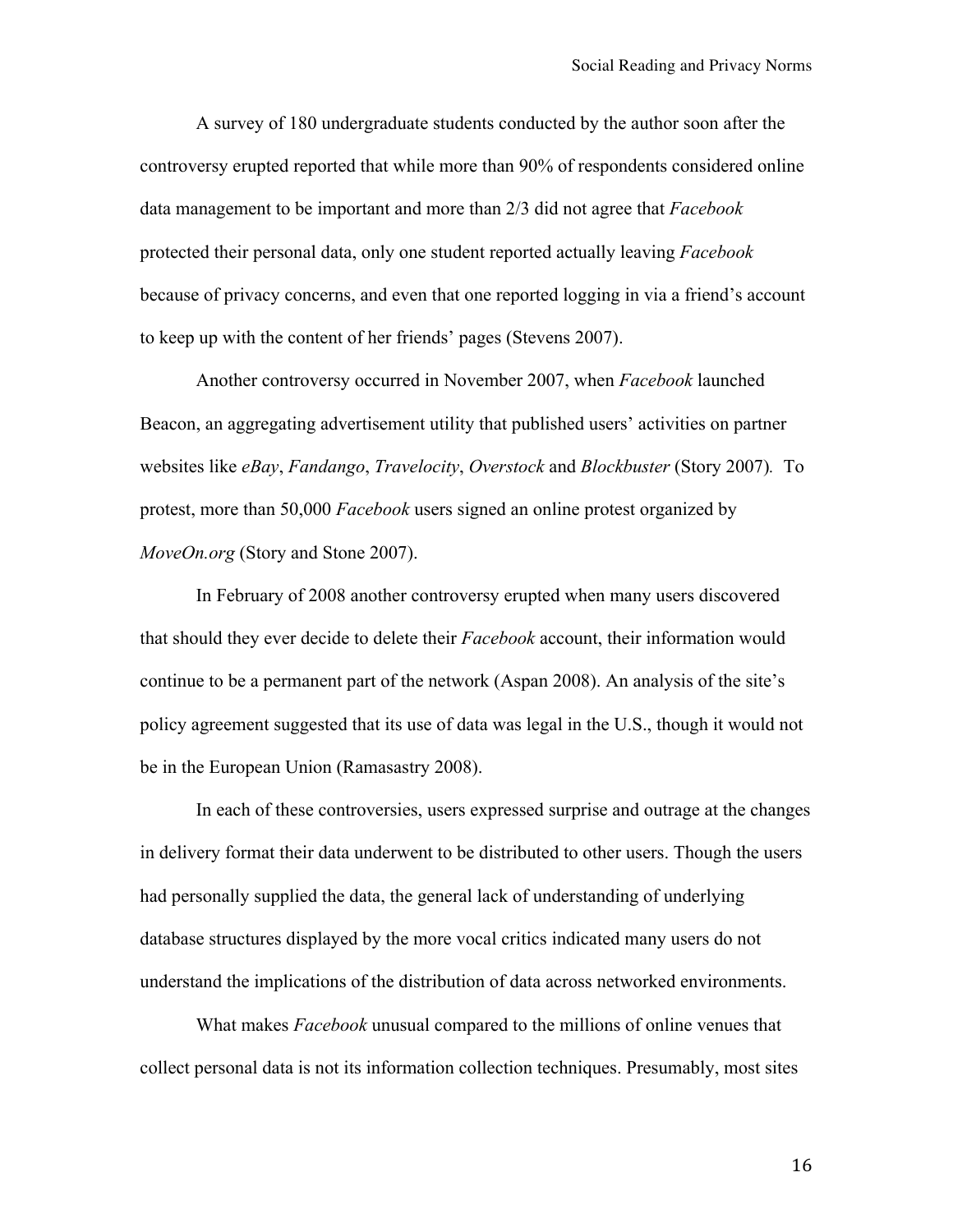that collect data are equally capable of combining together information strings and the contextual threads. *Facebook* becomes controversial for the transparency with which it operates. By allowing users to see their data reconfigured and redistributed into multiple contexts, the site causes distress by demonstrating information aggregation techniques that have been enacted behind a veil of technological secrecy for years.

*Facebook* appears to offer one set of expectations (drawn from the interface aesthetic, organized around the simplicity affordance) for its users, while the output of the collected data demonstrates a radically different relationship between the user and the architecture. In most data transactions, users are not privy to the output of their data collection, nor do they expect the simple interactions they engage in to create such processes.

## Privacy Presentation Through Interface Design

Because simplicity aesthetics are utilized within most sites that collect personal information, most users have little or no awareness about how their data is treated within online databases. Because the interface is designed to reduce the orientation tendencies that distract users from content, the access provided between software and personal information is rarely explained in explicit terms.

Privacy decisions depend heavily upon perceived context, and yet it appears that many users do not possess a sense of digital literacy necessary to make informed decisions regarding their personal data. The interface that facilitates one's ability to easily use digital technology prevents observation of the underlying technology:

Put simply, the importance of interface design revolves around this apparent paradox: we live in a society that is increasingly shaped by events in cyberspace,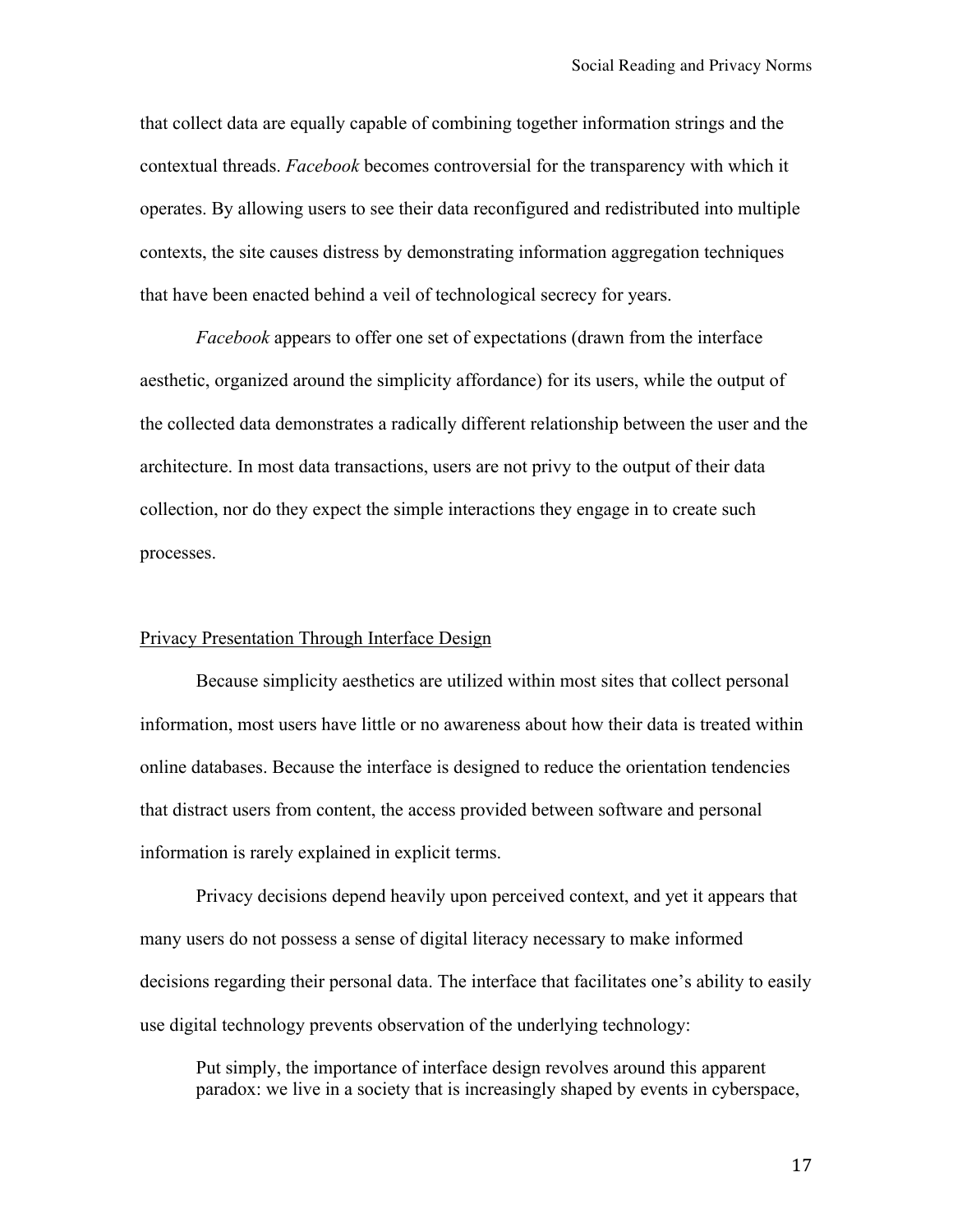and yet cyberspace remains, for all practical purposes, invisible, outside our perceptual grasp. Our only access to this parallel universe of zeros and ones runs through the conduit of the computer interface, which means that the most dynamic and innovative region of the modern word reveals itself through the anonymous middlemen of interface design (Johnson 1997, 19).

Framing the context of interaction as a sense of place instead of a tool set is critical to understanding online interactions. Dourish (2001) explained that where users are located (or perceive they are located) determines what behavior or decisions are considered appropriate, rather than the abilities of a tool. One example he presented was the different behavior users engage when using a cell phone, depending on the setting of its use.

Online aesthetics also create a sense of environment: how a user drafts an email to a bank representative will likely be different than the text comprising a message to friends. Dourish (2001) utilized Suchman's (1987) use of ethnomethodology (Garfinkel 1967) to bring a sociological understanding of interaction, ultimately arguing that "interaction is intimately connected with the settings in which it occurs" (19).

Dourish encapsulated this view in his term "embodiment," which recognized that:

[t]he technical infrastructures that deliver information into our homes and work environments create barriers that separate one stream of information from another and make coordination difficult. Humans respect barriers, too, but they are barriers of different sorts; boundaries between public and private, between home and work, between personal time and the company's time, and so forth. These barriers are more or less flexible, subject to negotiation and adapted to the needs of the moment. However, they map poorly to the kinds of barriers that technological systems put into place (197).

Embodiment considers the establishment of meaning by considering the "place" of interaction (Harrison and Dourish 1996) and in particular by examining the interpretations of interface presentation (Dourish and Button 1998).

A user's understanding of a performed action within a given interface is heavily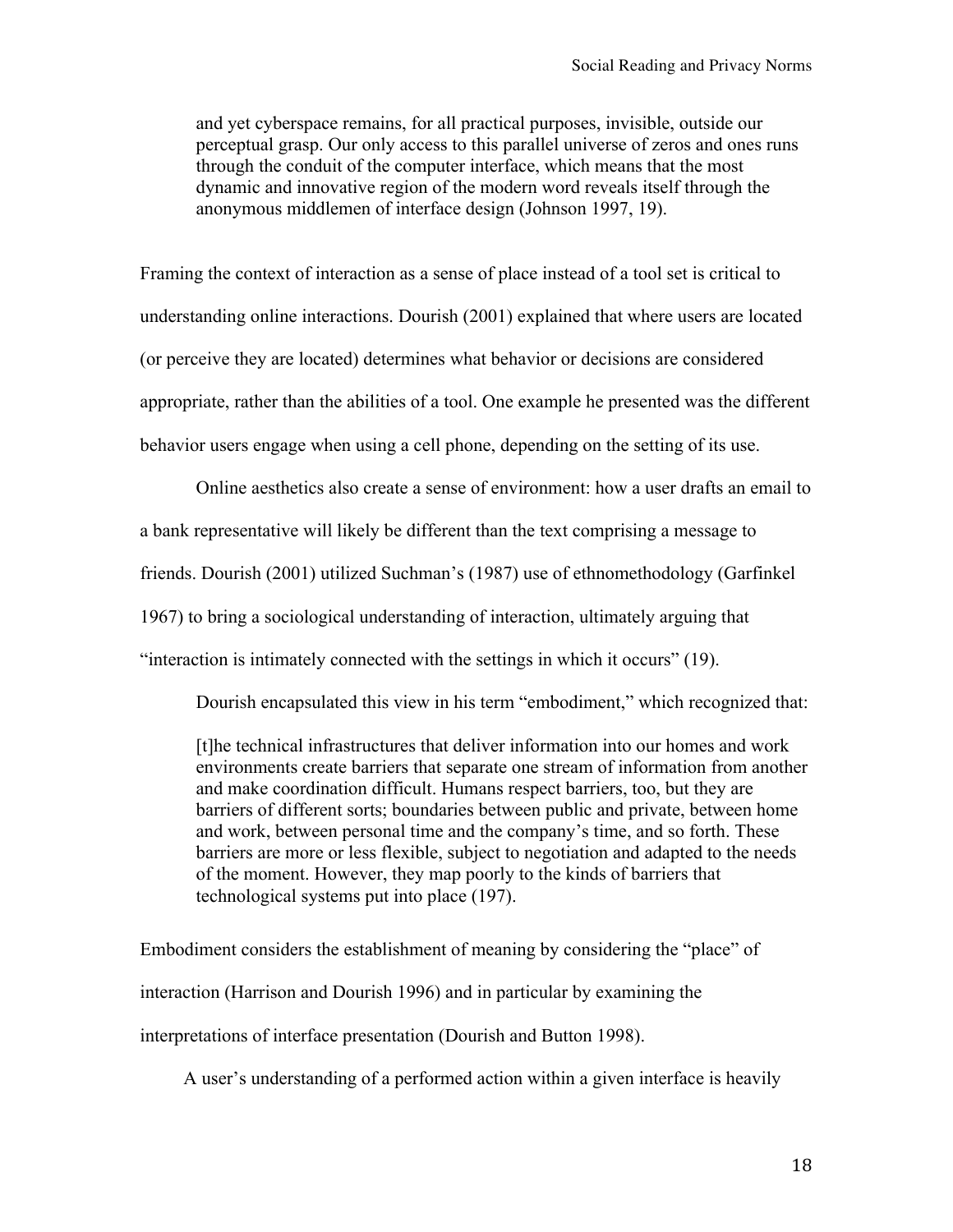influenced by the aesthetic and affordances used by the designer of the interface. Hutchins et al. (1986) identify the "gulf of interpretation" as the difficulty of interpreting the system's state as a response to a user's command. Dourish (2004) illustrated particular concerns about network security, as computers negotiate heterogeneous network protocols in the name of seamless access (and its corresponding aesthetic), making a user's awareness of the particular security protocols at any given moment impossible, since the networking decisions are made at the architecture level, hidden from the user's view (12). These same observations apply to a user's understanding of how his or her data is collected, stored, analyzed or transmitted within a system or between systems.

To read a social app story, users are prompted to install the Washington Post Social Reader app (though, no mention of the affordance "install" appears on the displayed screen). The user is presented with two options, "Okay, Read Article," and "Cancel." Clicking "Okay, Read Article" button installs the app into a user's Facebook profile and displays the article in the browser window. Clicking the "Cancel" button loads the article from the corresponding website into the browser window without installing the social reader software.

No communication of the actual function of this offered choice is explicit: users are apparently expected to understand that "Cancel" will load the desired article from the *WashingtonPost.com* site instead of in the Social Reader app. In contrast with the "Okay, Read Article" button, the "Cancel" affordance takes on a connotation of NOT reading the article, which is precisely the opposite function clicking the button entails.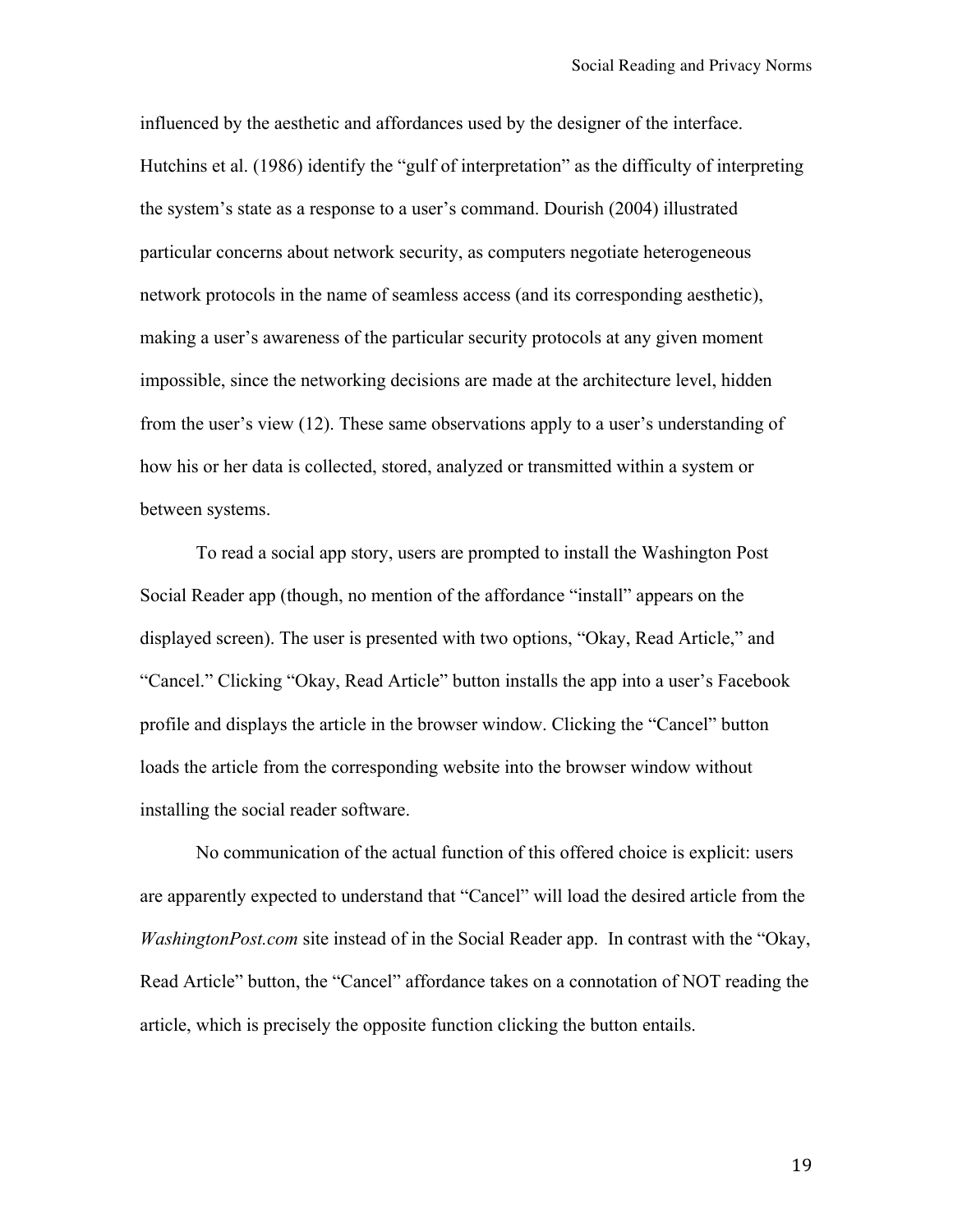This affordance presentation also takes advantage of the user's goal in the interaction: by clicking on a news story associated with a trusted friend's profile, the user is encouraged to become a distributor for *Washington Post* content (and other content offerings by publications with affiliated connections to the *Post*) in their choice that appears to be an articulation of whether or not the article can be read.

On the page presenting the choice, the user is informed the purpose of the app is to "See what your friends are reading, and let your friends know what you read," though the relationship between these two functions is not clear. The user can opt to customize the distribution list for the app, and is informed the app will access "Your basic info," "About You" and "Your likes," though nothing is stated about how this information will be used. Finally, the app install screen disclaims, "This app may post on your behalf, including articles you read and more." This statement discloses that content will be published FROM the user's profile to the news feeds of his or her friends (the "may" is particularly misleading given the sole purpose of the app is to perform the task it disclaims it "may" do, though whether "may" is supposed to convey a sense of possibility or permission is unclear).

Once a user clicks the "Okay, Read Article" button, any article link the user clicks on (whether not that click originates from the Facebook site or the Washington Post site) is displayed on the news feed for that user. Furthermore, all of this activity happens automatically in perpetuity (or until the user uninstalls the app). So by the act of choosing to "read," the user chooses to become an unpaid distributor of content for a media organization.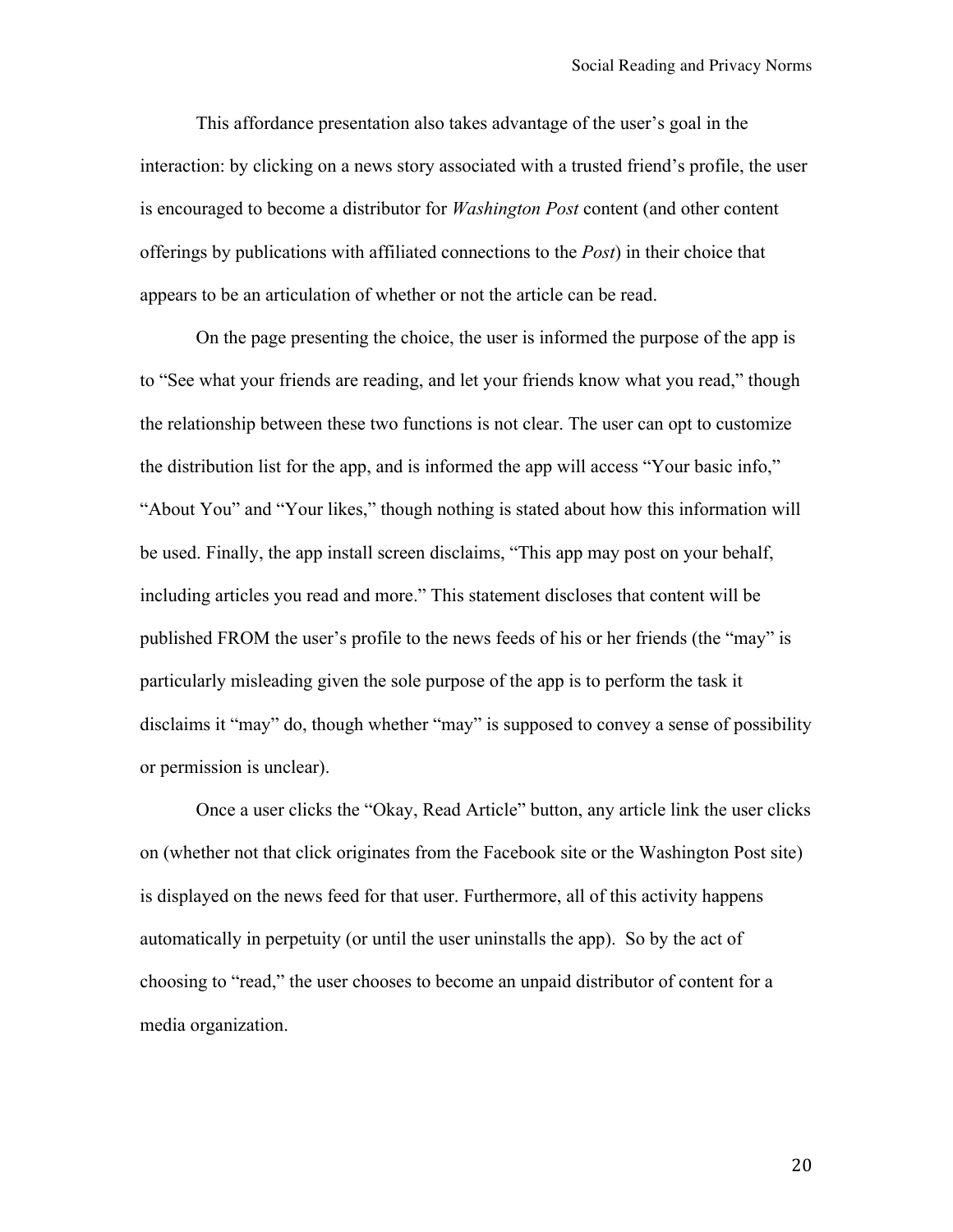#### Analysis and Conclusions

Ishii and Ulmer (1997) argued that Americans live in two worlds: the world of computation ("bits") and the world of physical reality ("atoms"). Recognizing both as part of a user's context, designers of information collection interfaces bear a responsibility for communicating the implications of computation in terms of the potential effect in the physical reality. Whereas computer interactions have largely been described in the past in terms of objects (computers themselves), computing decisions now consist of a myriad of situations, all represented to users by aesthetics (interfaces) that imply contexts that may or may not exist.

For most users, privacy decision-making is still performed in ways Warren and Brandeis defined in 1890 and Goffman articulated in 1959: the manipulation of image in public space. Though that framing of privacy is protected by laws originating from the invasion of the mechanical technology in the beginning of the industrial age, the legal codes protecting one's reputation do little to protect one's data or prepare users to make educated decisions regarding their data in response to the introduction of digital technologies in the present age.

Warren and Brandeis struggled to control the public display of images, but the challenge facing most contemporary information consumers is the nonpublic display of personal data between unknown data brokers. Thus, agents clandestinely trade credible "gossip" about users that does not defame anyone's public reputation, but nonetheless has no less real consequences for matters of authentication, trust and access.

But methods of information gathering, designed using aesthetics of simplicity to encourage interactions, are usually divorced from this brokerage altogether. Users have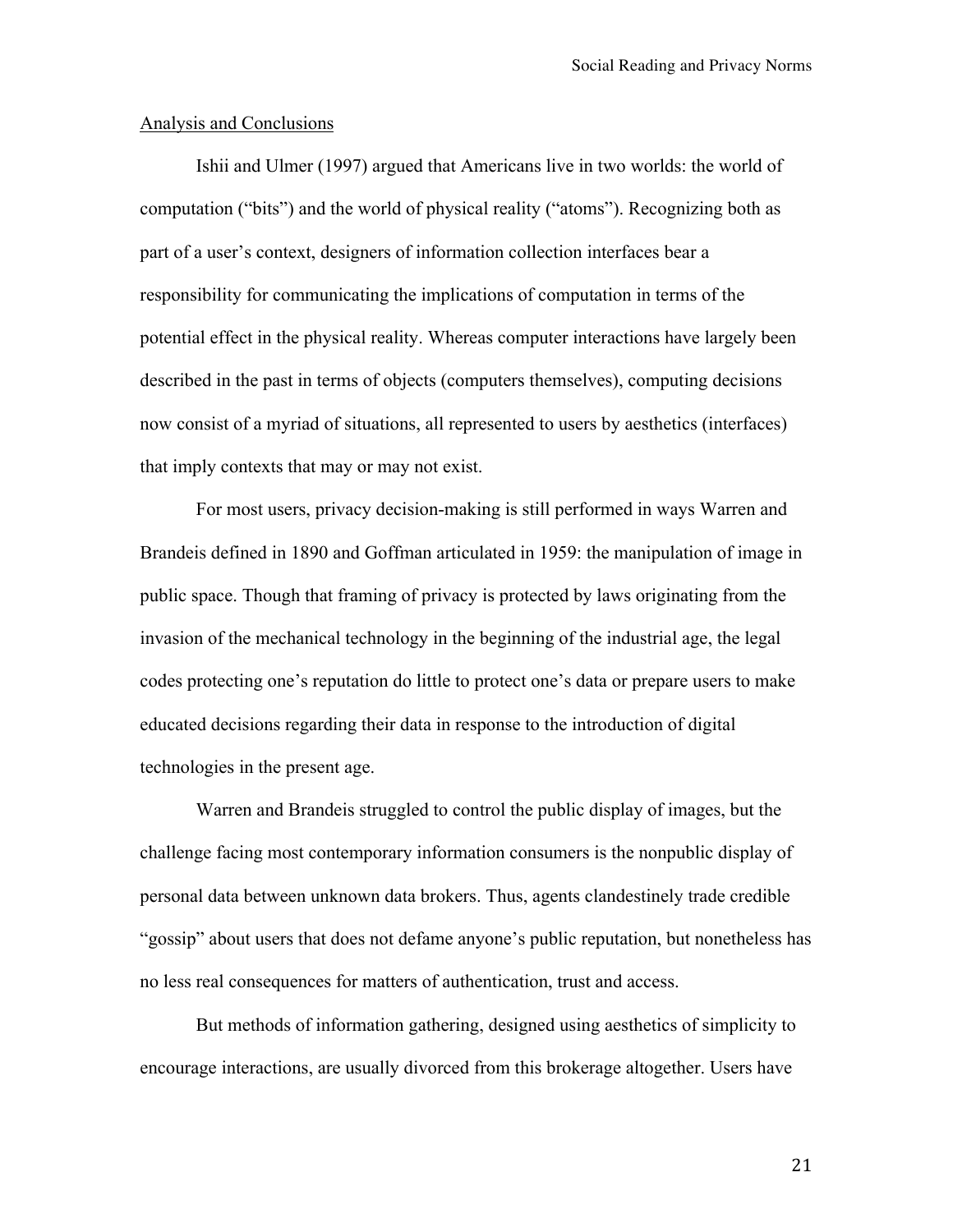one experience of the digital object, which in turn populates a different (and invisible, as

far as the user is concerned) object, which in turn communicates with other objects far

from the user's view.

Pertinent regulations pertaining to data practices do exist. The *Code of Fair* 

*Information Practices* ("U.S. Dep't. of Health," 1973) is one such example, based on five

noteworthy principles:

- 1. There must be no personal data record-keeping systems whose very existence is secret.
- 2. There must be a way for a person to find out what information about the person is in a record and how it is used.
- 3. There must be a way for a person to prevent information about the person that was obtained for one purpose from being used or made available for other purposes without the person's consent.
- 4. There must be a way for a person to correct or amend a record of identifiable information about the person.
- 5. Any organization creating, maintaining, using, or disseminating records of identifiable personal data must assure the reliability of the data for their intended use and must take precautions to prevent misuses of the data.

However, most Internet users report fears about data security but take no action to protect or account for how their data is being used. Because consumers have legal protections, most sites create carefully worded disclosure statements about the use of data, but then present such disclosures in a onerous way that makes it unlikely that a consumer will engage the disclosure statement in any meaningful way, hiding behind the aesthetic of simplicity that implies a context unrepresentative of the network structure of most tools.

The surveillance and storage of user data will continue to be an important part of computer and network interactions. For many, surveillance is viewed as a mere negative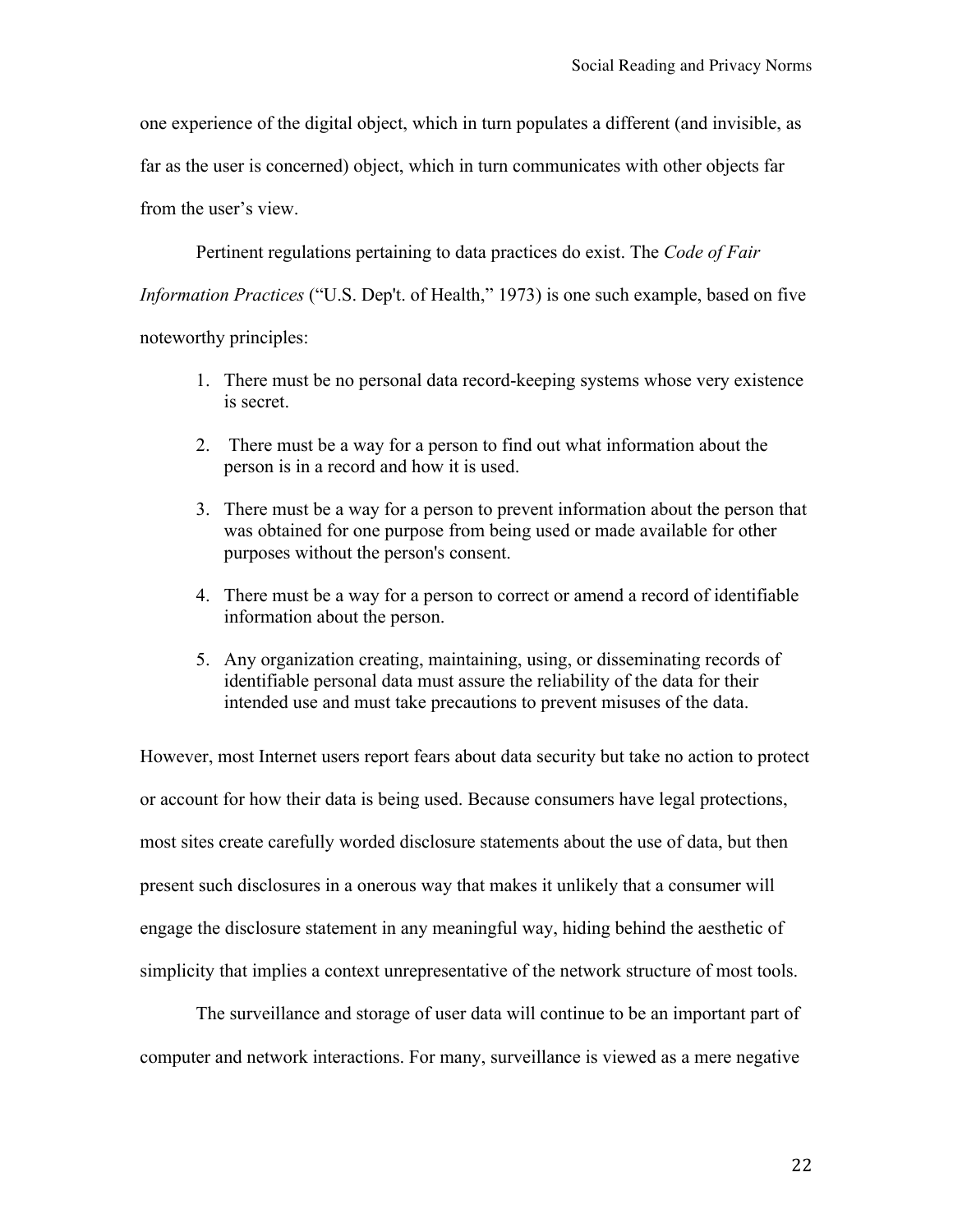side effect, apparently not seeming intrusive enough to make us give up new technology services.

Trust between individuals in our society continues to decline (Paxton 2005; Putnam 2000). Individuals are increasingly likely to interact with strangers without the information needed to assess reputation (Heimer 2001), primarily because they are increasingly part of large impersonal communities with highly mobile populations (Nock 1993, 11-12). As a result, the core assumptions of American privacy law, forged during the Industrial Revolution during a time of intense class warfare, do little to protect one's personal data from being collected, transmitted, stored and transferred between credentialing agencies in the  $21<sup>st</sup>$  Century.

Interfaces serve as the digital ambassadors of systems interactions to the world of users. In most cases, interfaces and their embedded affordances (and what they communicate to the user) influence whether, and to what extent, users will interact with a given set of systems or tools. When affordances communicate a particular set of information values that are not held or practiced within the system, surprise and confusion occur when the difference is discovered. But the difference will rarely be discovered, as the back-end architecture of most systems is necessarily veiled from the gaze of the interacting users. User interfaces are currently not designed to explicitly communicate how data is used and stored, what potential risks are involved or even what can be done with the information provided.

News media organizations that adopt social reader applications contribute to this problem by offering their content as an enticement to increase the rate of social reader diffusion. By linking the apparent affordance of "read" to the poorly communicated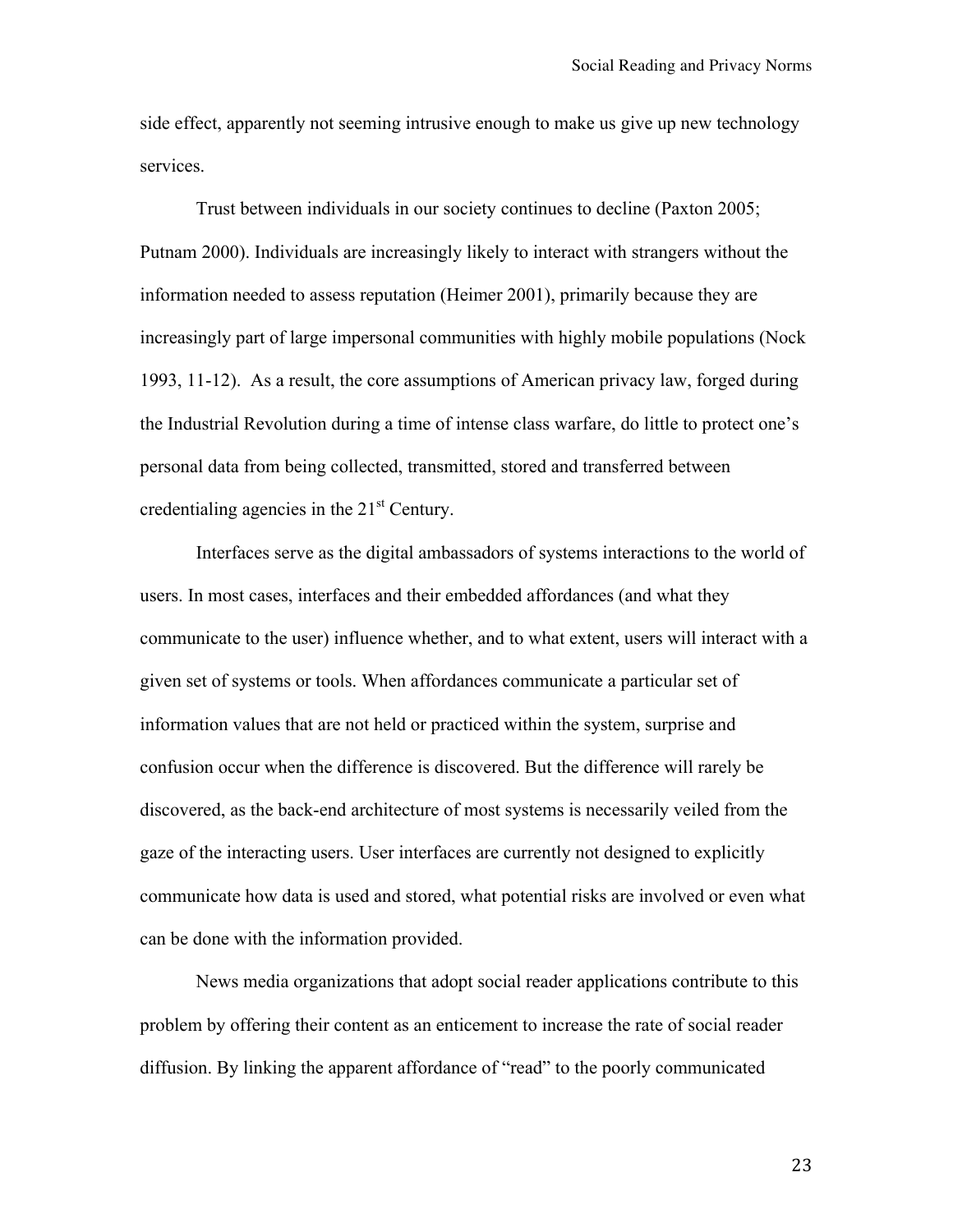"install" function (without explicit communication of the consequences of a user's choices in the interface), for example, news media organizations exacerbate the confusion that undermines a user's ability to make informed privacy decisions. If users are to obtain an understanding of information processes necessary to take responsibility for their choices and actions, those processes should be communicated more effectively through the user interface.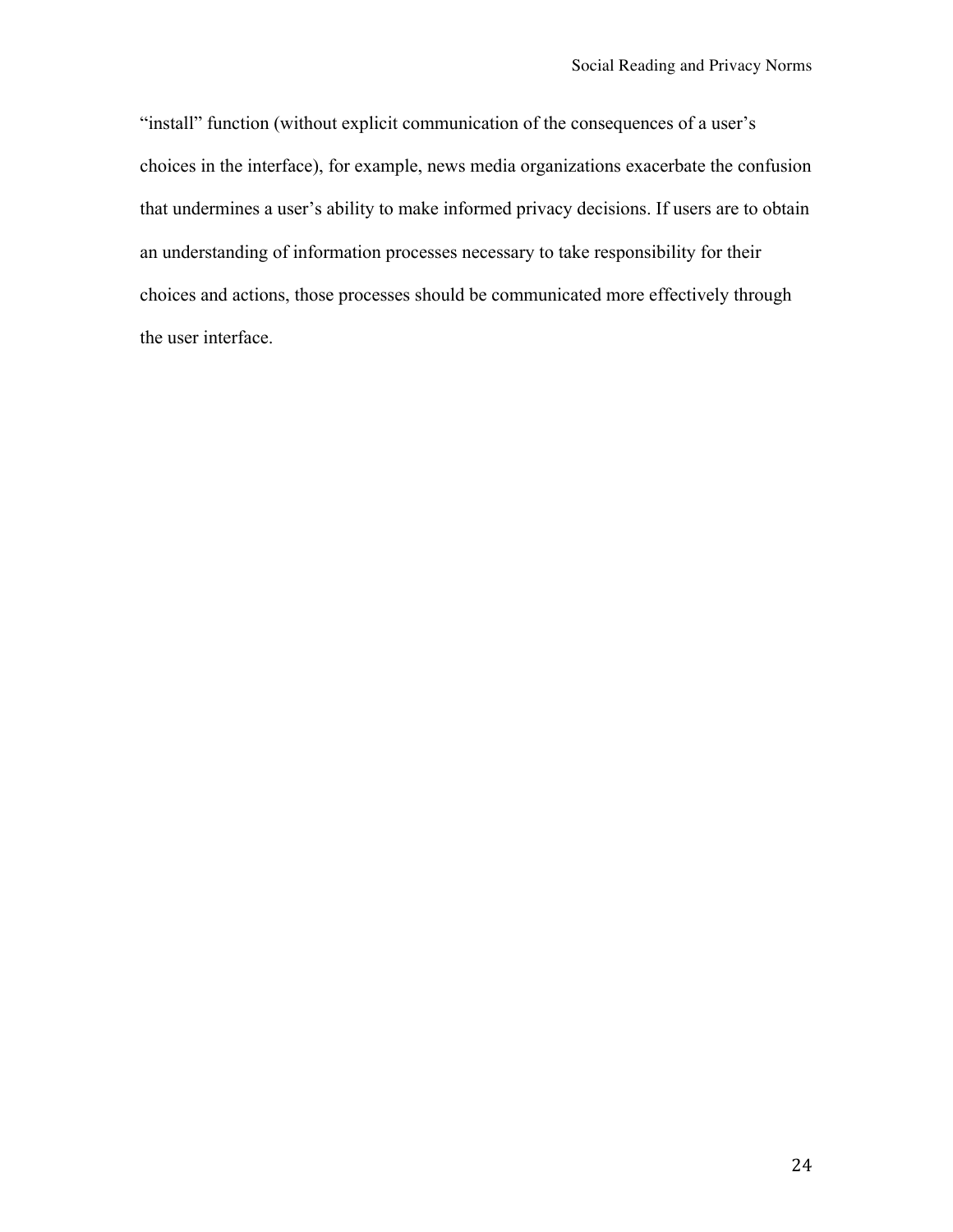# Reference List

- Acquisti, A. and R. Gross. (2006). Imagined communities: awareness, information sharing, and privacy on the Facebook. In the *Proceedings of Privacy Enhancing Technology (PET 2006)*, Cambridge, June 28-30, 2006.
- ---. (2005). Information revelation and privacy in online social networks (the Facebook case). In *Proceedings of the 2005 ACM workshop on Privacy in the electronic society,* Alexandria, VA, USA, November 7, 2005: 71-80.
- Alexander, K. (2007). Fast times at make-believe high. *Boston Magazine*. February 4. http://www.bostonmagazine.com/articles/fast\_times\_at\_make\_believe\_high.
- Aspan, M. (2008). How Sticky Is Membership on Facebook? Just Try Breaking Free. *The New York Times.* February 11. http://www.nytimes.com/2008/02/11/technology/11facebook.html.
- Bakardjieva, M. (2005). *Internet Society: The Internet in Everyday Life*. London: Sage.
- Ben-Bassat, T., J. Meyer, and N. Tractinsky. (2006). Economic and subjective measures of the perceived value of aesthetics and usability. *ACM Transactions on Computer-Human Interaction* 13, 210- 234.
- Benjamin, W. (1969). The Work of Art in the Age of Mechanical Reproduction. *Illuminations: Essays and Reflections.* New York: Schochen Books: 217-252.
- Bennett, C., C. Raab, and P. Regan. (2003). People and Place: Patterns of Individual Identification within Intelligent Transportation Systems. In David Lyon (Ed.) *Surveillance as Social Sorting: Privacy, Risk, and Digital Discrimination*. London: Routledge.
- Berndt, R.M. (1962). *Excess and Restraint*. Chicago: University of Chicago Press.
- Birkhoff, G.D. (1933). *Aesthetic measure*. Harvard University Press, Cambridge.
- boyd, d. (2004). Friendster and publically articulated social networking. In the *Extended Abstracts of the Con- ference on Human Factors and Computing Systems (CHI 2004)*. Vienna, Austria: 1279-1282.
- boyd, d. and J. Heer. (2006). Profiles as Conversation: Networked Identity Performance on Friendster. In *Proceedings of the Hawai'i International Confer- ence on System Sciences (HICSS-39)*, PersistentConversation Track. Kauai, HI: IEEE Computer Society.
- Brown, J.S., and M. Weisner. (1997). "The Coming Age of Calm Technology," *Beyond Calculation: The Next Fifty Years*. New York: Copernicus: 75-85.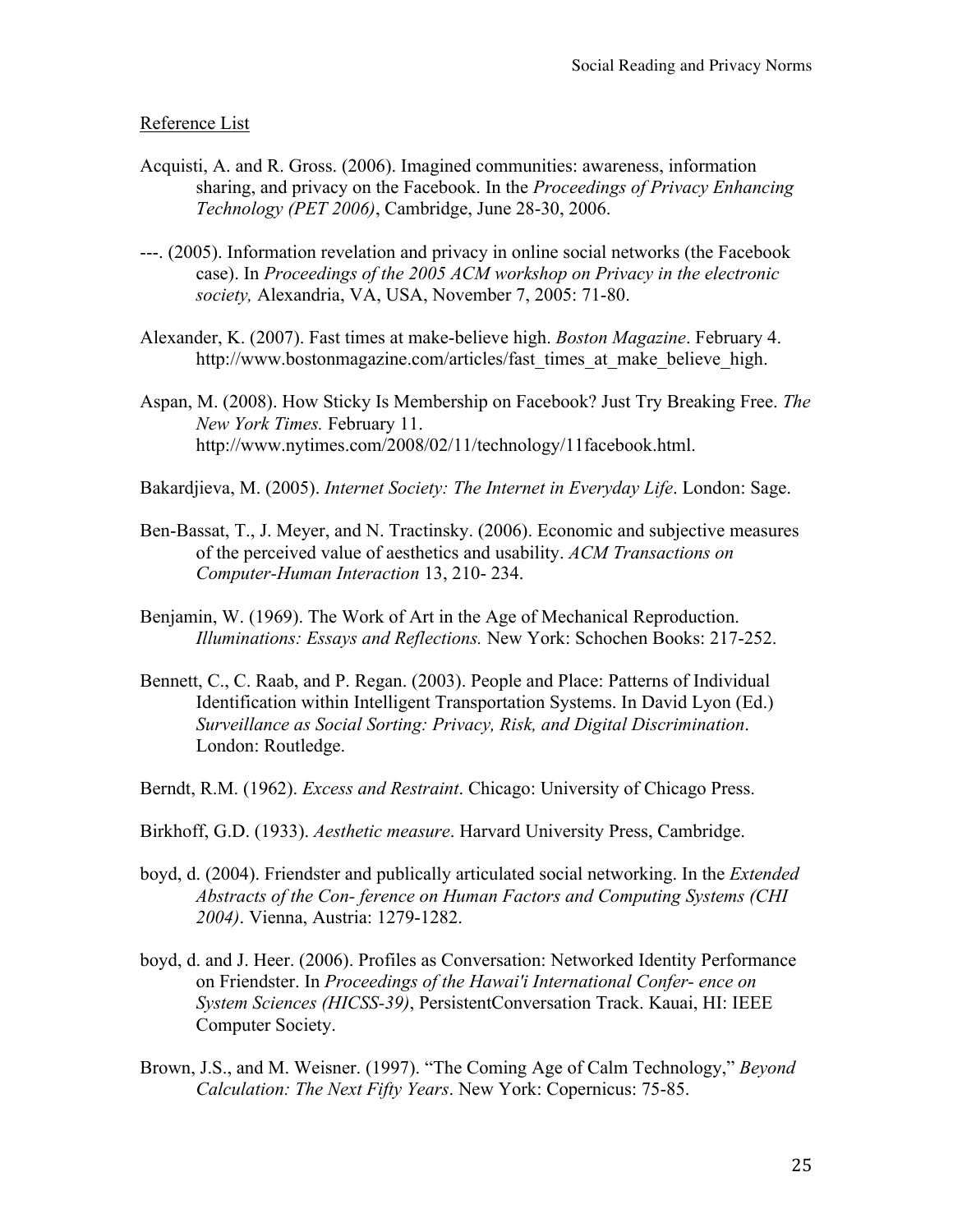- Calore, M. (2006). Privacy fears shock Facebook. *Wired*. September 6. http://www.wired.com/news/culture/0,71739-0.html
- Castells, M. (1996). *The Rise of the Network Society*. Cambridge, Mass.: Blackwell Publishers.
- Cherny, Robert W. (1997). *American Politics in the Guilded Age: 1868-1900*. Wheeling, Ill.: Harlan Davidson, Inc.
- Cooley, T.M. (1888). *A Treatise on the Law of Torts.* 2 Chicago: Callaghan & Co.
- Cyr, D., G.S. Kindra, and S. Dash. (2008). Web site design, trust, satisfaction and eloyalty: The Indian experience. *Online Information Review* 32, 773-790.
- Dey, A.K., G.D. Abowd and D. Salber. (2001). A Conceptual Framework and a toolkit for Supporting the Rapid Prototyping of Context-aware Applications. *Human-Computer Interaction*, 16 (2-4): 97-166.
- Donohoe, M. (2011). September 26. *Tumbler.* http://donohoe.tumblr.com/post/10683087630/wp-social-reader
- Dourish, P. (2004). What We Talk About When We Talk About Context. *Personal and Ubiquitous Computing*, 8(1): 19-30.
- ---. (2001). *Where the Action Is: The Foundations of Embodied Interaction*. Cambridge: MIT Press.
- Dourish, P., and G. Button. (1998). On Technomethodology: Foundational Relationships between Ethnomethodology and System Design. *Human-Computer Interaction*, 13(4): 395-432.
- Ehn, P. (1998). Manifesto for a Digital Bauhaus. In *Digital Creativity*. 9(4): 207-216.
- Eysenck, H. (1941). The empirical determination of an aesthetic formula. *Psychological Review* 48, 83-92.
- Fogg, B.J., C. Soohoo, D.R. Danielson, L. Marable, J. Stanford, and E.R. Tauber. (2003). "How do users evaluate the credibility of Web sites?" In *Proceedings of the 2003 conference on Designing for user experiences*. ACM, San Francisco, California, 1-15.
- Friedman, B. (1997). Social Judgments and Technological Innovation: Adolescents' Understanding of Property, Privacy, and Electronic Information. *Computers in Human Behavior,* 13 (3): 327-351.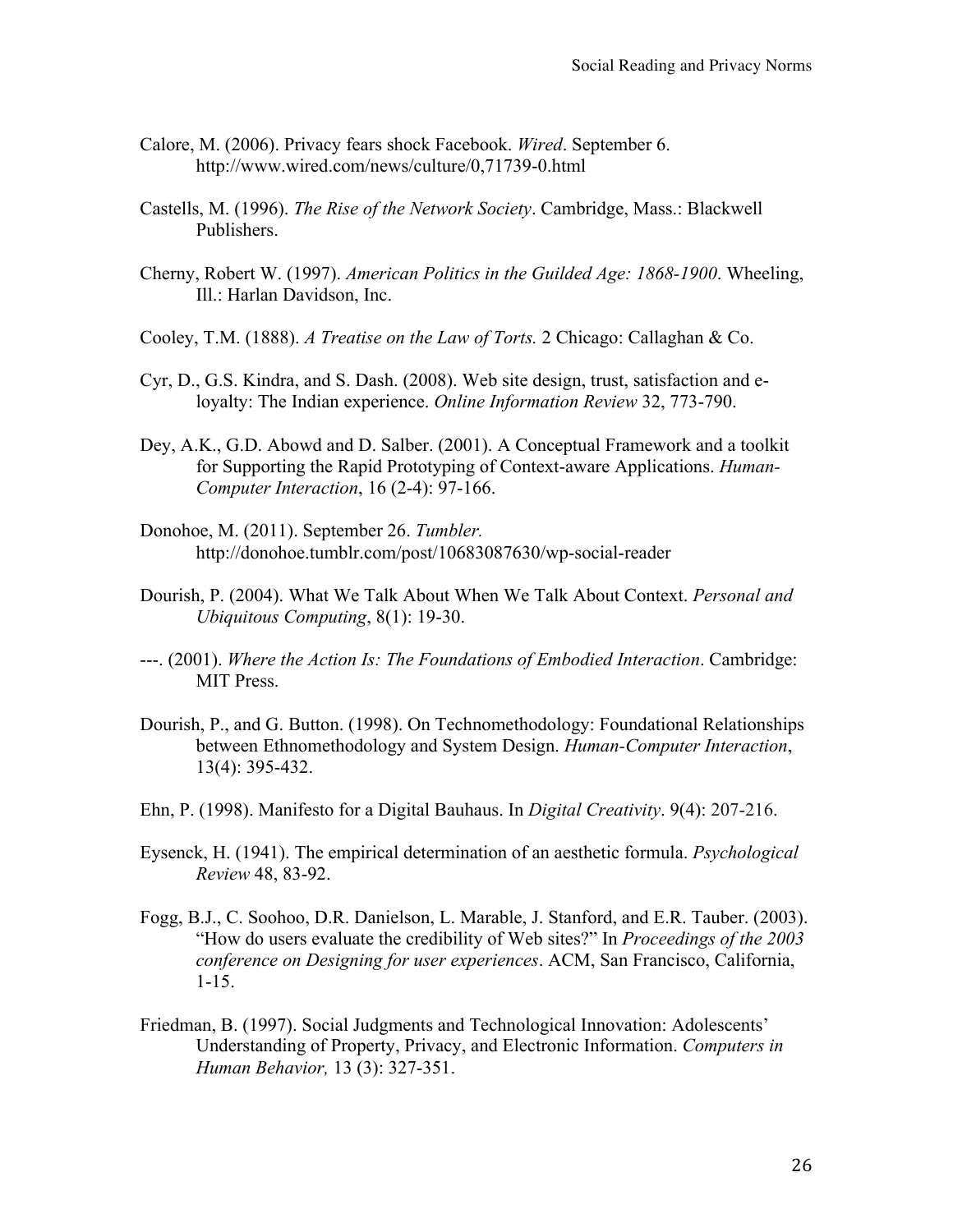- Gandy, O.H. (1993). *The Panoptic Sort: A Political Economy of Personal Information*. Boulder, Colo.: Westview.
- Garfinkel, H. (1967). *Studies in Ethnomethodology*. Cambridge: Polity Press.
- Gibson, J.J. (1979). *The Ecological Approach to Visual Perception.* Boston: Houghton Mifflin.
- Goffman, E. (1959). *The Presentation of Self in Everyday Life*. Garden City, NY: Doubleday.
- Gombrich, E.H. (1995). *The story of art*. Phaidon, London.
- Grabowicz, P. (2012 March 8). Print Editions Decline. *The Transition to Digital Journalism*. http://multimedia.journalism.berkeley.edu/tutorials/digitaltransform/print-editions-decline/
- Gross, R. and A. Acquisti. (2005). Information revelation and privacy in online social networks (the Facebook case). In *Proceedings of the 2005 ACM workshop on Privacy in the electronic society,* Alexandria, VA, USA, November 7, 71-80.
- Grudin, J. (2001). Desituating Action: Digital Representation of Context. *Human Computer Interaction*, 16 (2-4): 269-286.
- Hallnäs, L. and J. Redström. (2002). From Use to Presence; On the Expressions and Aesthetics of Everyday Computational Things. In *ACM Transactions on Computer-Human Interaction (ToCHI)*, Vol. 9, No. 2, June 2002, 106-124.
- Hartmann, J., A. Sutcliffe, and A. De Angeli. (2007). Investigating attractiveness in web user interfaces. In *Proceedings of the SIGCHI conference on Human factors in computing systems*. San Jose: ACM Press, 387-396.
- Hassenzahl, M. (2004). The interplay of beauty, goodness, and usability in interactive products. *Human-Computer Interaction* 19, 319-349.
- Hassenzahl, M., N. Tractinsky. (2006). User experience a research agenda. *Behaviour & Information Technology* 25, 91-97.
- Heimer, Carol A. (2001). Solving the Problem of Trust. In Karen S. Cook (ed). *Trust in Society.* New York: Russell Sage Foundation: 40-89.
- International Organization for Standardisation (ISO). (2010). *Human Centered Design Process for Interactive Systems*. ISO 13407.
- Harrison, S. and P. Dourish. (1996). Re-Place-ing Space: The Roles of Space and Place in Collaborative Systems. *Proceedings of ACM Conference on Computer-*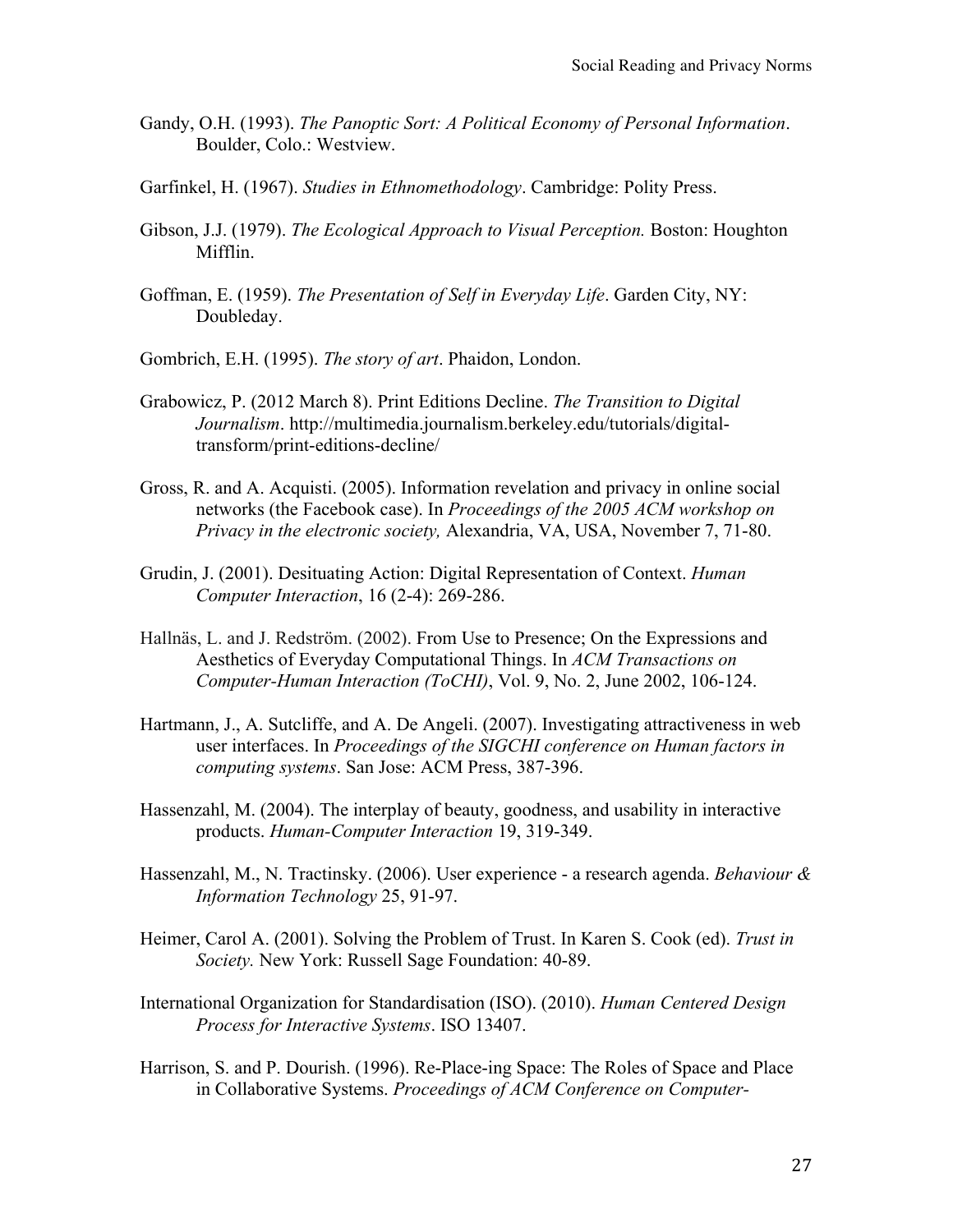*Supported Cooperative Work*: 67-76. New York: Association for Computing Machinery.

Hutchby, I. (2001). Technologies, Texts and Affordances. *Sociology* 35(2): 441–56.

- Ishii, H., and B. Ullmer. (1997). Tangible Bits: Towards Seamless Interfaces Between People, Bits and Atoms. *Proceedings of ACM Conference on Human Factors in Computing Systems*: 234-241. New York: Association for Computing Machinery.
- Johnson, S. (1997). *Interface Culture: How New Technology Transforms the Way We Create and Communicate*. San Francisco: HarperEdge.
- Jupiter Research. (2002). Seventy percent of US consumers worry about online privacy, but few take protective action. http:  $//www.jmm.com/xp/jmm/press/2002/pr 060302.xml.$
- Katyal, N. (2002). Architecture as Crime Control. *Yale Law Journal* 111: 1039-1139.
- Kristiina K. (2000). The Beauty of Simplicity. In *Proceedings on the 2000 conference on Universal Usability* (CUU '00). ACM, New York, NY, USA, 85-90.
- Kim, J., and J.Y. Moon. (1998). "Designing towards emotional usability in customer interfaces - trustworthiness of cyber-banking system interfaces." *Interacting with Computers* 10, 1-29.
- Livingstone, S. (2008). Taking Risky Opportunities in Youthful Content Creation: Teenagers' Use of Social Networking Sites for Intimacy, Privacy and Self-Expression. *New Media Society* 10(3): 393-411.
- Mathiesen, T. (1997). The Viewer Society: Michel Foucault's 'Panopticon' Revisited. *Theoretical Criminology* 1(2): 215–234.
- McMillan, S.J. and M. Morrison. (2006). Coming of Age in the E-Generation: A Qualitative Exploration of How the Internet has Become an Integral Part of Young People's Lives. *New Media & Society* 8(1): 73-95.
- Mitchell, A., T. Rosenstiel, and L. Christian. (2012). What Facebook and Twitter Mean for News. *The State of the News Media 2012*. http://stateofthemedia.org/2012/mobile-devices-and-news-consumption-somegood-signs-for-journalism/what-facebook-and-twitter-mean-for-news/?src=prctwitter
- Mok, C. (1996). *Designing Business*. San Jose: Adobe Press.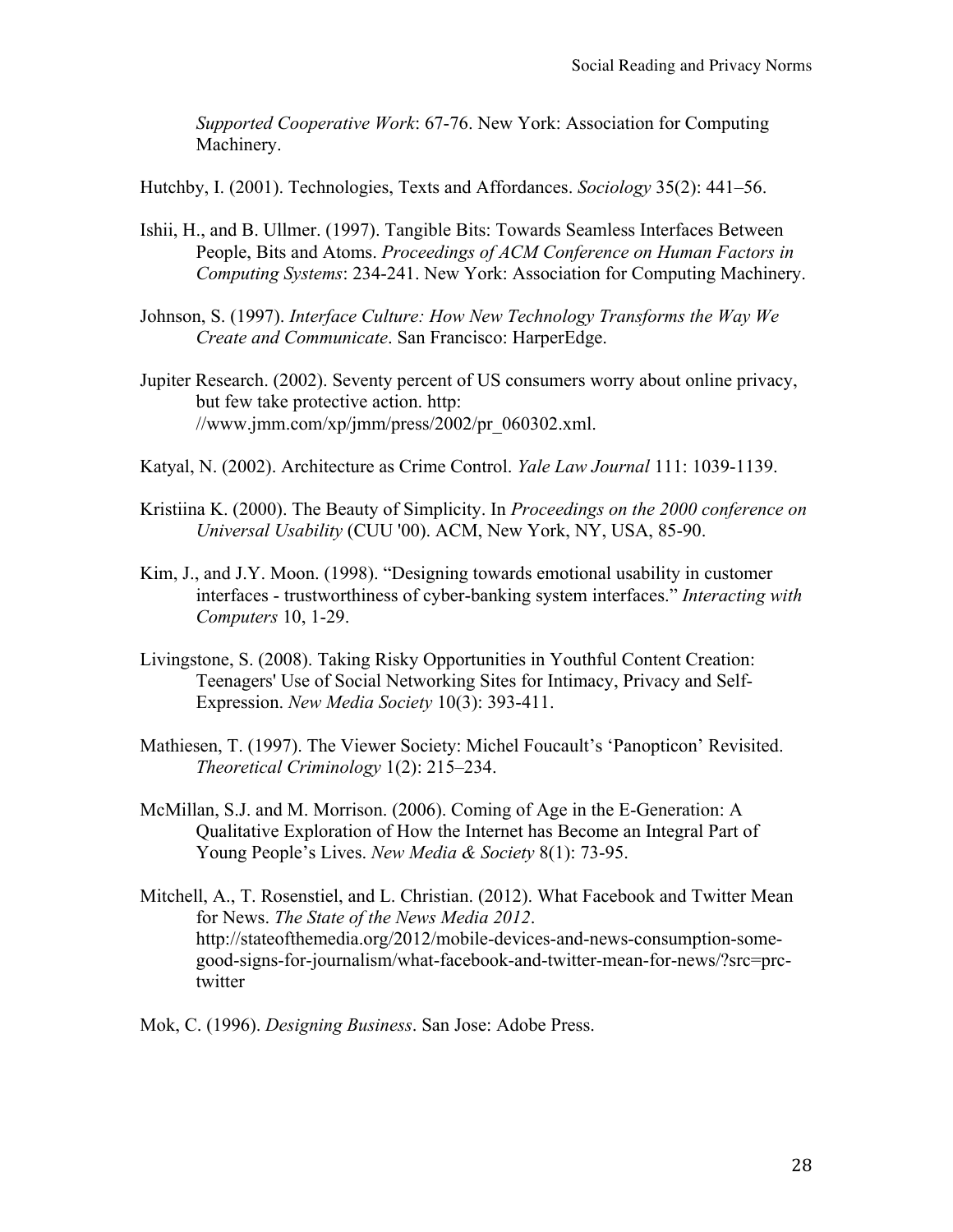- Moshagen, M., J. Musch, and A.S. Göritz. (2009). A blessing, not a curse: Experimental evidence for beneficial effects of visual aesthetics on performance. *Ergonomics* 52, 1311-1320.
- Moshagen, M. and M.T. Thielsch. (2010). Facets of visual aesthetics. *International Journal of Human-Computer Studies, 68(*10), 689-709.
- Murphy, R. F. (1964). Social Distance and the Veil. *American Anthropologist* 66: 1257- 1274.
- Nielsen, J. (1999). *Designing Web Usability: The Practice of Simplicity*. New Riders Publishing, Indiana.
- ---. (1993). *Usability Engineering*. Academic Press, Boston.
- Nock, S.L. (1993). *The Costs of Privacy: Surveillance and Reputation in America*. New York: A. De Gruyter.
- Palen, L., and P. Dourish. (2003). Unpacking "Privacy" for a Networked World. *Proceedings of the SIGCHI Conference on Human Factors in Computing Systems*: 129-136. New York: Association for Computing Machinery.
- Paxton, P. (2005). Trust in Decline? *Contexts*. 4(1): 40-46.
- Prosser, W.L. (1960). Privacy. *California Law Review* 48: 338-423.
- Putnam, R.D. (2000). *Bowling Alone: the Collapse and Revival of American Community.* New York: Simon & Schuster.
- Ramasastry, A. (2008). On Facebook Forever? Why the Networking Site was Right to Change its Deletion Policies, And Why Its Current Policies Still Pose Privacy Risks. *FindLaw.com.* February 29. http://writ.news.findlaw.com/ramasastry/20080229.html.
- Raskin, J. (2000). *The Human Interface: New Directions For Designing Interactive Systems*. Reading: Addison Wesley.
- Rosen, J. (2000). *The Unwanted Gaze: The Destruction of Privacy in America.* New York: Random House.
- Shneiderman, B. (1998). *User Interface Design*. 3rd ed., Reading (MA), Addison-Wesley.
- Solove, D.J. (2004). *The Digital Person: Technology and Privacy in the Information Age*. New York: New York University Press.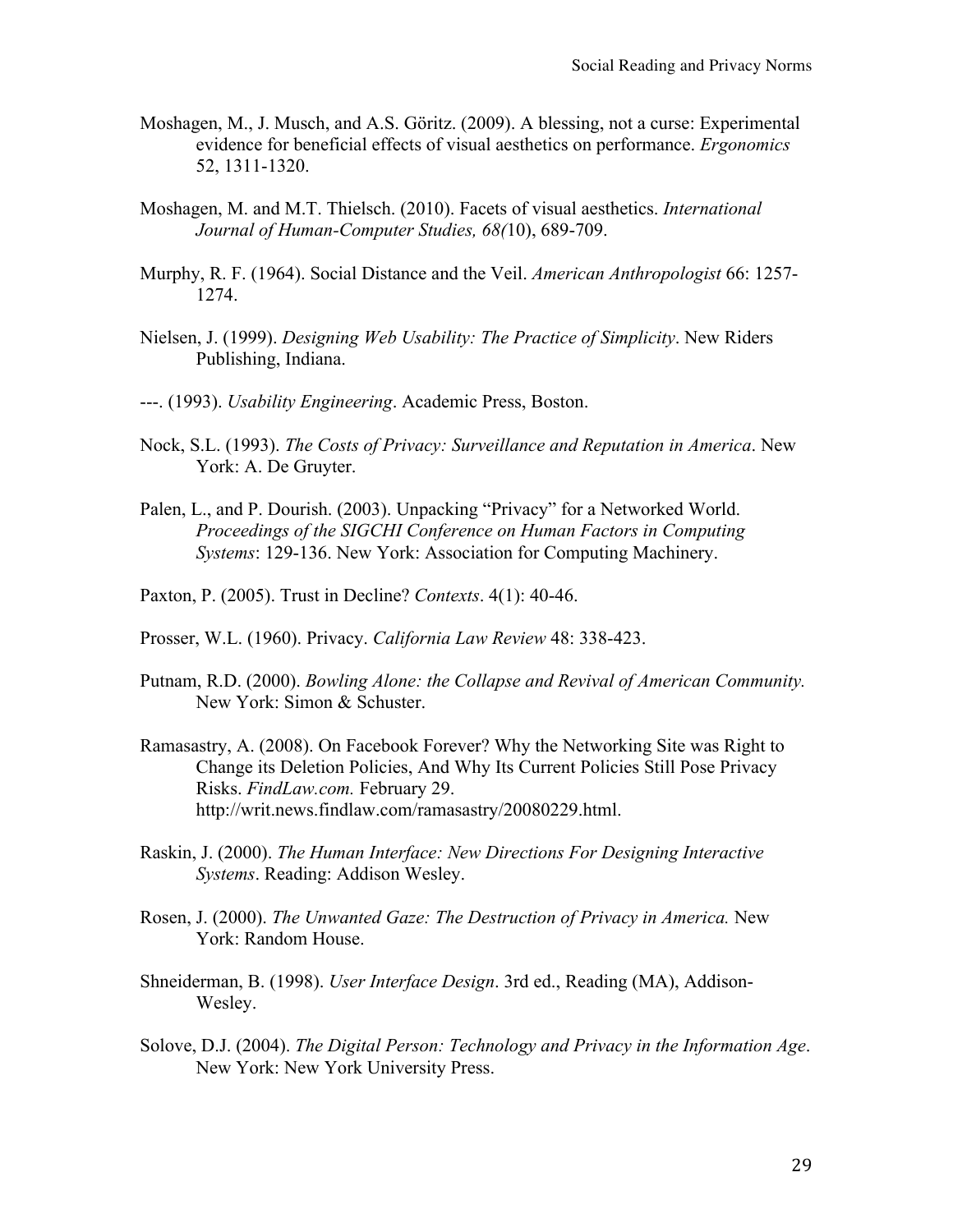- Solso, R.L. (2003). *The psychology of art and the evolution of the conscious brain*. MIT Press, Cambridge.
- Sonderegger, A., and J. Sauer. (2010). The influence of design aesthetics in usability testing: Effects on user performance and perceived usability. *Applied Ergonomics* 41, 403-410.
- Sonderman, J. (2011, November 30). How news orgs are reaching millions through Facebook's new apps. *Poynter.* http://www.poynter.org/latest-news/medialab/social-media/154470/6-lessons-from-new-facebook-stats-on-social-newssharing/
- Stevens, J.R. (2007). Facing Change: The Role of Context and Privacy Expectations in Facebook Disclosure Decisions. Paper presented at the Midwinter Meeting of the Association for Education in Journalism and Mass Communication in Reno, NV.
- Story, L. (2007). The Evolution of Facebook's Beacon. *The New York Times BITS blog*. November 29. http://bits.blogs.nytimes.com/2007/11/29/the-evolution-offacebooks-beacon/.
- Story, L. and B. Stone. (2007). Facebook Retreats on Online Tracking. *The New York Times BITS blog*. November 30. http://www.nytimes.com/2007/11/30/technology/30face.html.
- Stutzman, F. (2006). An Evaluation of Identity-sharing Behavior in Social Network Communities*. International Digital Media and Arts Association Journal* 3(1).
- Sutcliffe, A., and A. de Angeli. (2005). Assessing Interaction Styles in Web User Interfaces. In *Proceedings Human-Computer Interaction - INTERACT 2005*. pp. 405-417.
- Thüring, M., and S. Mahlke. (2007). Usability, aesthetics and emotions in humantechnology interaction. *International Journal of Psychology* 42, 253-264.
- Tractinsky, N. (1997). Aesthetics and Apparent Usability: Empirically Assessing Cultural and Methodological Issues. In *Proceedings of the SIGCHI conference on Human factors in computing systems* (CHI '97). ACM, New York, NY, USA, 115-122.
- Tractinsky, N., Katz, A.S., Ikar, D., 2000. "What is beautiful is usable." *Interacting with Computers* 13, 127-145.
- Tuan, Y. (1977). *Space and Place: The Perspective of Experience*. Minneapolis: University of Minnesota Press.